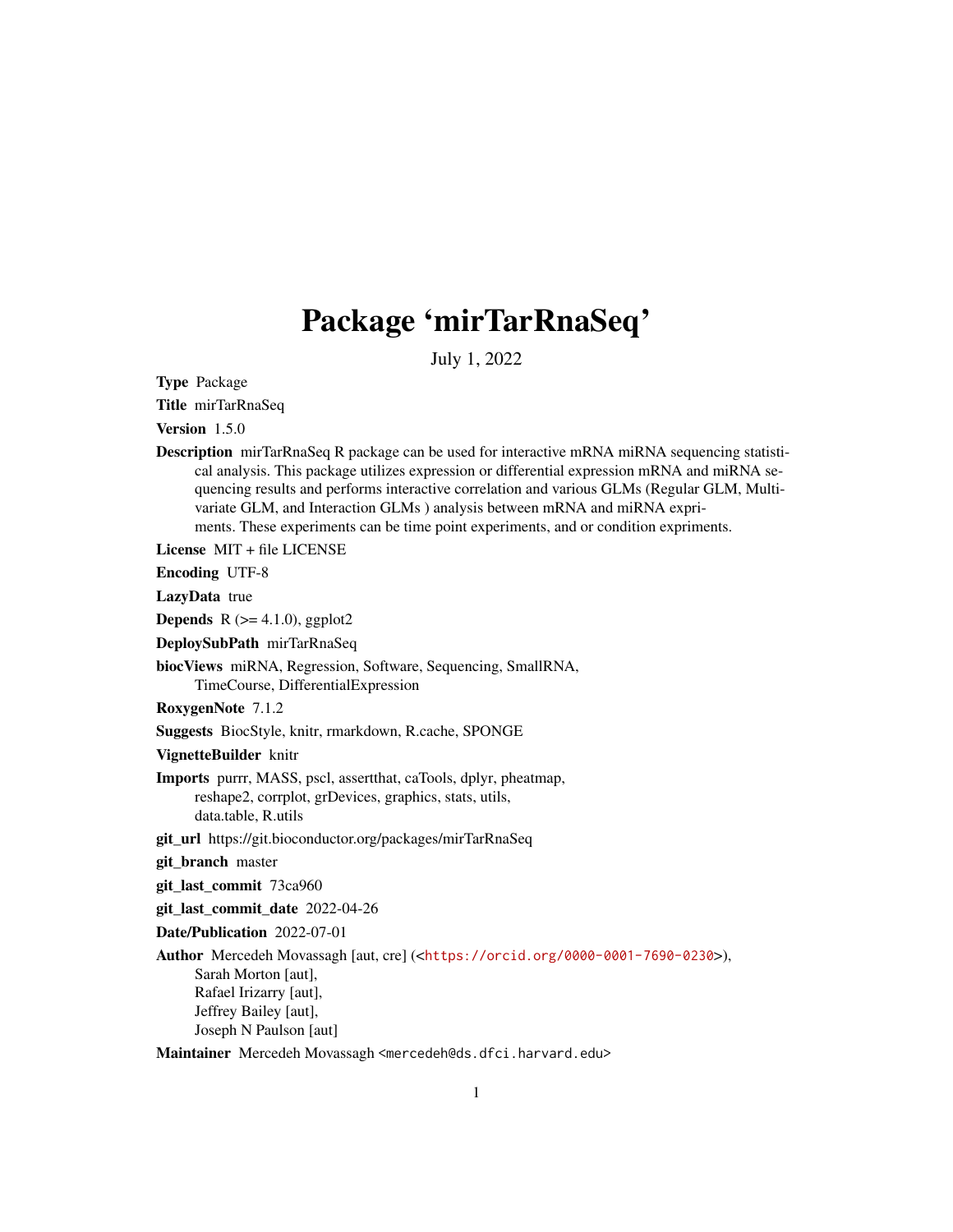# R topics documented:

|                  | 3              |
|------------------|----------------|
|                  | $\overline{4}$ |
| combiner         | $\overline{4}$ |
|                  | 5              |
|                  | 5              |
|                  | 6              |
|                  | 6              |
|                  | $\overline{7}$ |
|                  | $\overline{7}$ |
|                  | 8              |
|                  | 8              |
|                  | 9              |
|                  | 9              |
|                  | 10             |
|                  | 10             |
|                  | 11             |
|                  | 11             |
|                  | 12             |
|                  | 12             |
|                  | 13             |
|                  | 13             |
|                  | 14             |
|                  | 14             |
|                  | 15             |
|                  | 15             |
|                  | 16             |
|                  | 16             |
|                  | 17             |
|                  | 17             |
|                  | 18             |
|                  | 18             |
|                  | 19             |
|                  | 19             |
|                  | 19             |
| miRNA2 5         | 20             |
|                  | <b>20</b>      |
|                  | 20             |
| mirRnaDensityCor | 20             |
|                  | 21             |
|                  | 22             |
|                  | 23             |
|                  | 24             |
|                  | 24             |
|                  | 25             |
| modelModelName   | 25             |
| modelModelPvalue | 26             |
|                  |                |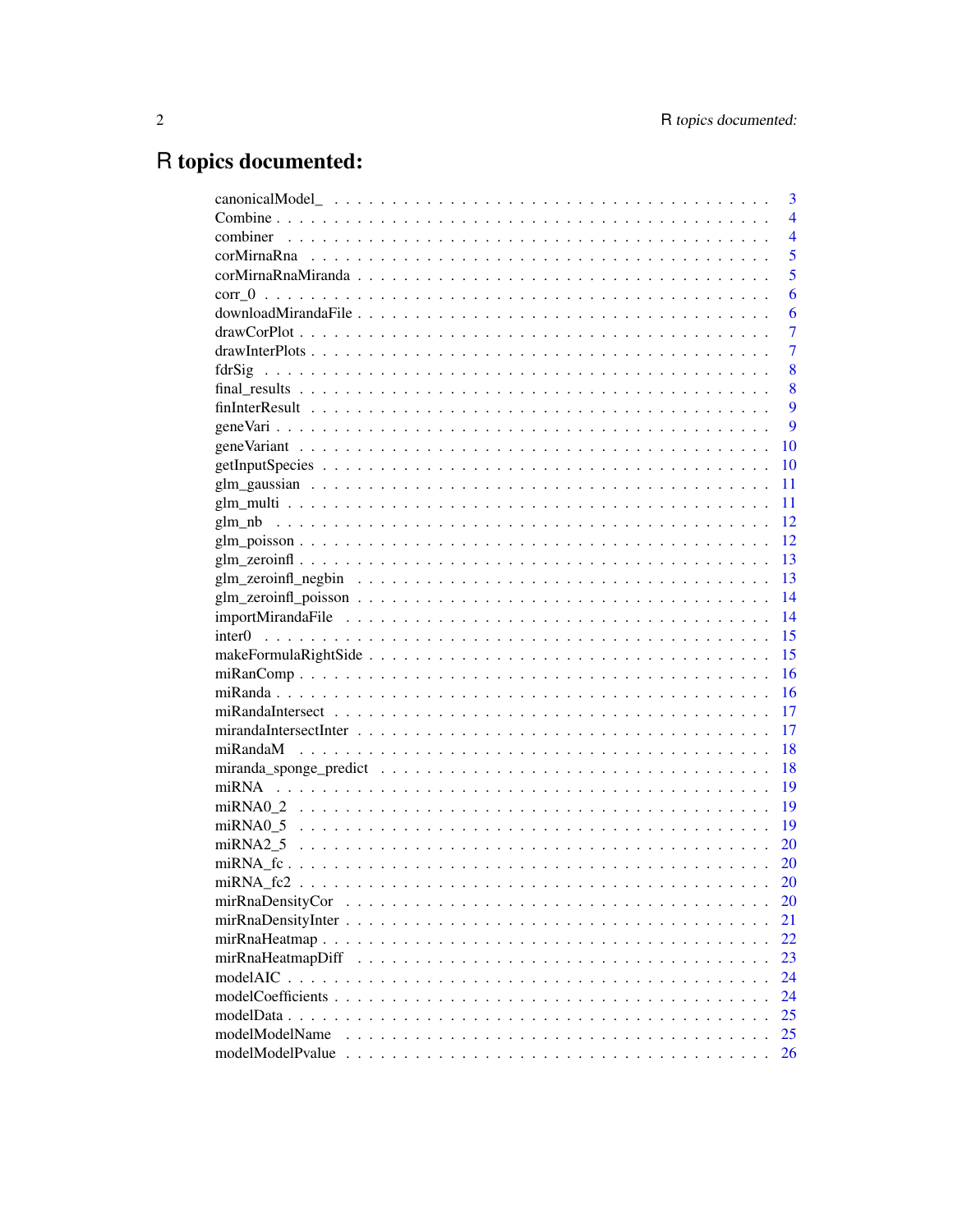<span id="page-2-0"></span>

|       |                                                                                                                                     | <b>26</b> |
|-------|-------------------------------------------------------------------------------------------------------------------------------------|-----------|
|       |                                                                                                                                     | 27        |
|       |                                                                                                                                     | 27        |
|       |                                                                                                                                     | 27        |
|       |                                                                                                                                     | 28        |
|       |                                                                                                                                     | 28        |
|       |                                                                                                                                     | 28        |
|       |                                                                                                                                     | 28        |
|       |                                                                                                                                     | 29        |
|       |                                                                                                                                     | 29        |
|       | <u>. A provincia de la caractería de la caractería de la caractería de la caractería de la caractería de la cara</u><br><b>OUTS</b> | 30        |
|       |                                                                                                                                     | 30        |
|       |                                                                                                                                     | 31        |
|       |                                                                                                                                     | 31        |
|       |                                                                                                                                     | 32        |
|       |                                                                                                                                     | 32        |
|       |                                                                                                                                     | 33        |
|       |                                                                                                                                     | 34        |
|       |                                                                                                                                     | 35        |
|       |                                                                                                                                     | 36        |
|       |                                                                                                                                     | 36        |
|       |                                                                                                                                     | 37        |
|       |                                                                                                                                     | 37        |
|       | threshSig                                                                                                                           | 37        |
|       |                                                                                                                                     | 38        |
|       |                                                                                                                                     | 38        |
|       |                                                                                                                                     | 39        |
|       | tzTrans                                                                                                                             | 40        |
| Index |                                                                                                                                     | 41        |

canonicalModel\_ *Decifer a 'model parameter' and run appropriate* glm\_... *function.*

# Description

Return canonical model from model type string, function of object. Returns a model as returned by glm\_gaussian() and others, based on a string, function or model type object (i.e. "glm\_gaussian", glm\_gaussian or glm\_gaussian()).

# Usage

```
canonicalModel_(model)
```
# Arguments

model string, function or object representing a model type.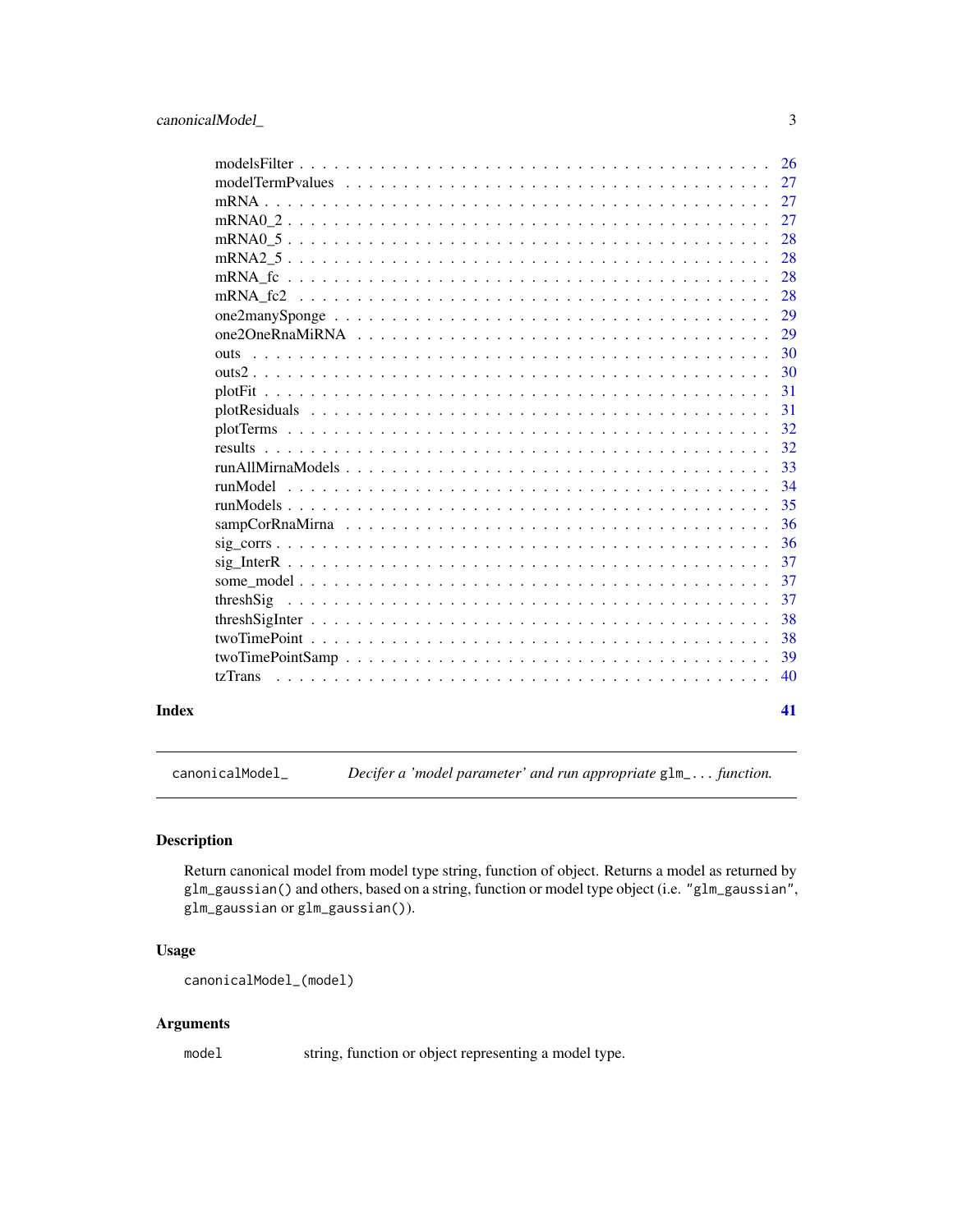#### <span id="page-3-0"></span>Value

model type object

| Combine | This is data is the mRNA expression across samples and miRNA ex-        |
|---------|-------------------------------------------------------------------------|
|         | pression data which is to be investigated in one file. This data set is |
|         | used in documentation examples.                                         |

# Description

This is data is the mRNA expression across samples and miRNA expression data which is to be investigated in one file. This data set is used in documentation examples.

combiner *combiner combines the miRNA and mRNA files*

# Description

This function makes and intersection dataframe for mRNA and miRNA/s of interest to be tested.

#### Usage

combiner(mRNA, miRNA, miRNA\_select)

#### Arguments

| mRNA         | Matrix or data.frame mRNA/RNA from transforemed diff expression file (gen-<br>rated using TZtranz)                                                                                                                                                                                                                    |
|--------------|-----------------------------------------------------------------------------------------------------------------------------------------------------------------------------------------------------------------------------------------------------------------------------------------------------------------------|
| miRNA        | Matrix or data frame miRNA from transforemed diff file (genrated using TZ-<br>tranz)                                                                                                                                                                                                                                  |
| miRNA_select | A vector of character's for miRNAs which the user is interested in investigating<br>if glm is use 1 miRNA should be input. If multivariate several miRNAs should<br>be imported, same goes for interaction determination for miRNAs. Note we do<br>not recommend more than 3-4 miRNAs at a time for the latter cases. |

#### Value

A dataframe which includes only mRNAs and miRNA intersection for the next estimation geneVari output.

#### Examples

miRNA\_select <- c("ebv-mir-bart9-5p") x <- combiner(mRNA, miRNA, miRNA\_select)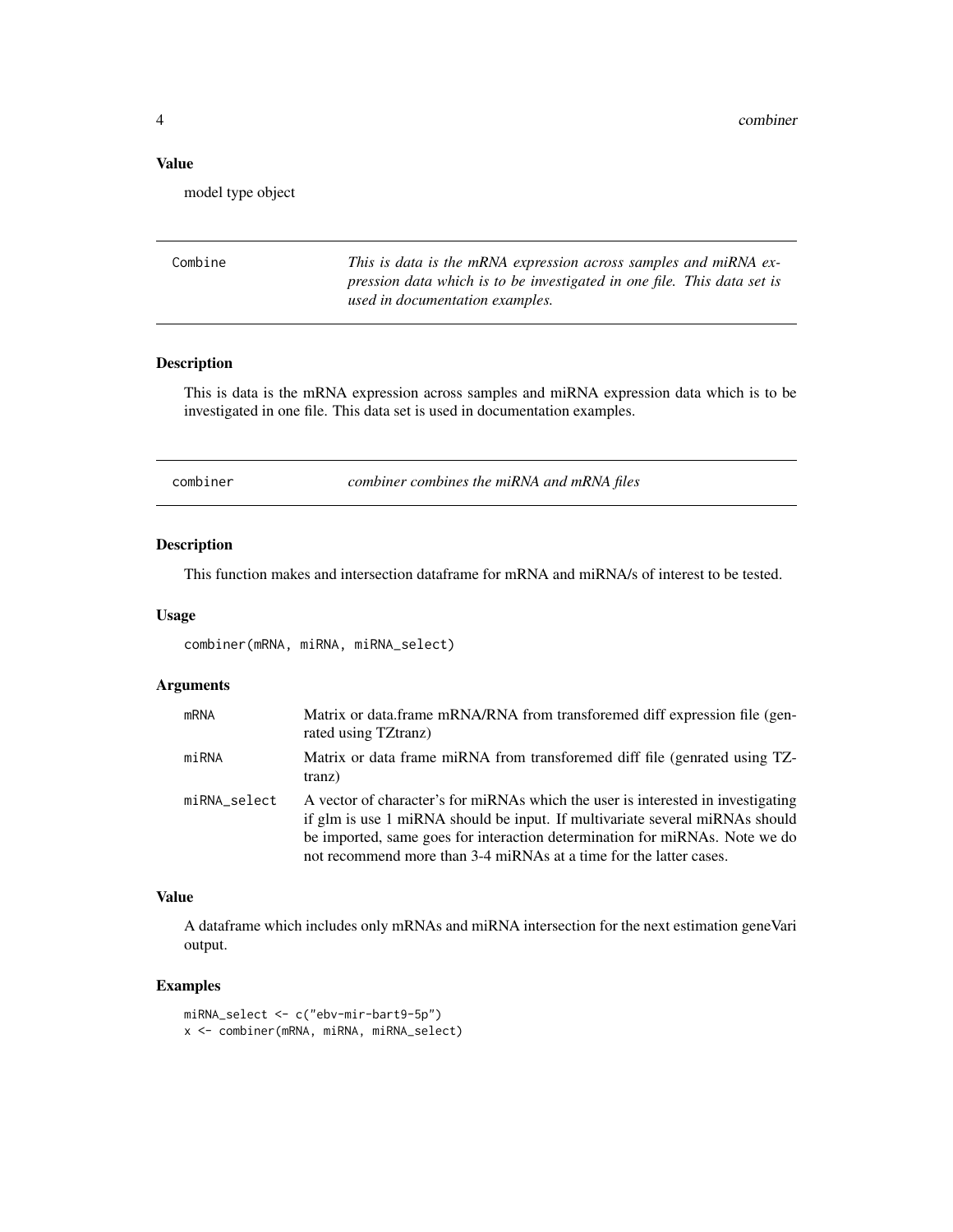<span id="page-4-0"></span>

This function uses the output of one2OneRnaMiRNA and returns the correlation dataframe

#### Usage

corMirnaRna(mRNA, miRNA, method = "pearson")

# Arguments

| mRNA   | mRNA file generated from foldchanges (FC) obj of the one 20 neRnaMiRNA  |
|--------|-------------------------------------------------------------------------|
| miRNA  | miRNA file generated from foldchanges (FC) obj of the one 20 neRnaMiRNA |
| method | Default is "pearson" else use "kendall" or "spearman"                   |

#### Value

Correlation data.frame

#### Examples

```
x <- corMirnaRna(mRNA_fc, miRNA_fc, method = "spearman")
```
corMirnaRnaMiranda *corMirnaRnaMiranda correlation for miRNA and mRNA*

# Description

This function uses the output of one2OneRnaMiRNA and returns the correlation dataframe.

#### Usage

```
corMirnaRnaMiranda(mRNA, miRNA, CorVal, getInputSpeciesDF, method = "pearson")
```
#### Arguments

| mRNA              | mRNA file generated from foldchanges (FC) obj of the one 20 neRnaMiRNA.                                                                                                       |  |
|-------------------|-------------------------------------------------------------------------------------------------------------------------------------------------------------------------------|--|
| miRNA             | miRNA file generated from foldchanges (FC) obj of the one2OneRnaMiRNA                                                                                                         |  |
| CorVal            | Correlation cut off. Example: If correlation -0.2 it would only return correlations<br>with smaller than this value correlation for miRNA and mRNA at various time<br>points. |  |
| getInputSpeciesDF |                                                                                                                                                                               |  |
|                   | The dataframe generated from the getInputSpecies function.                                                                                                                    |  |
| method            | Default is "pearson" else use "kendall" or "spearman".                                                                                                                        |  |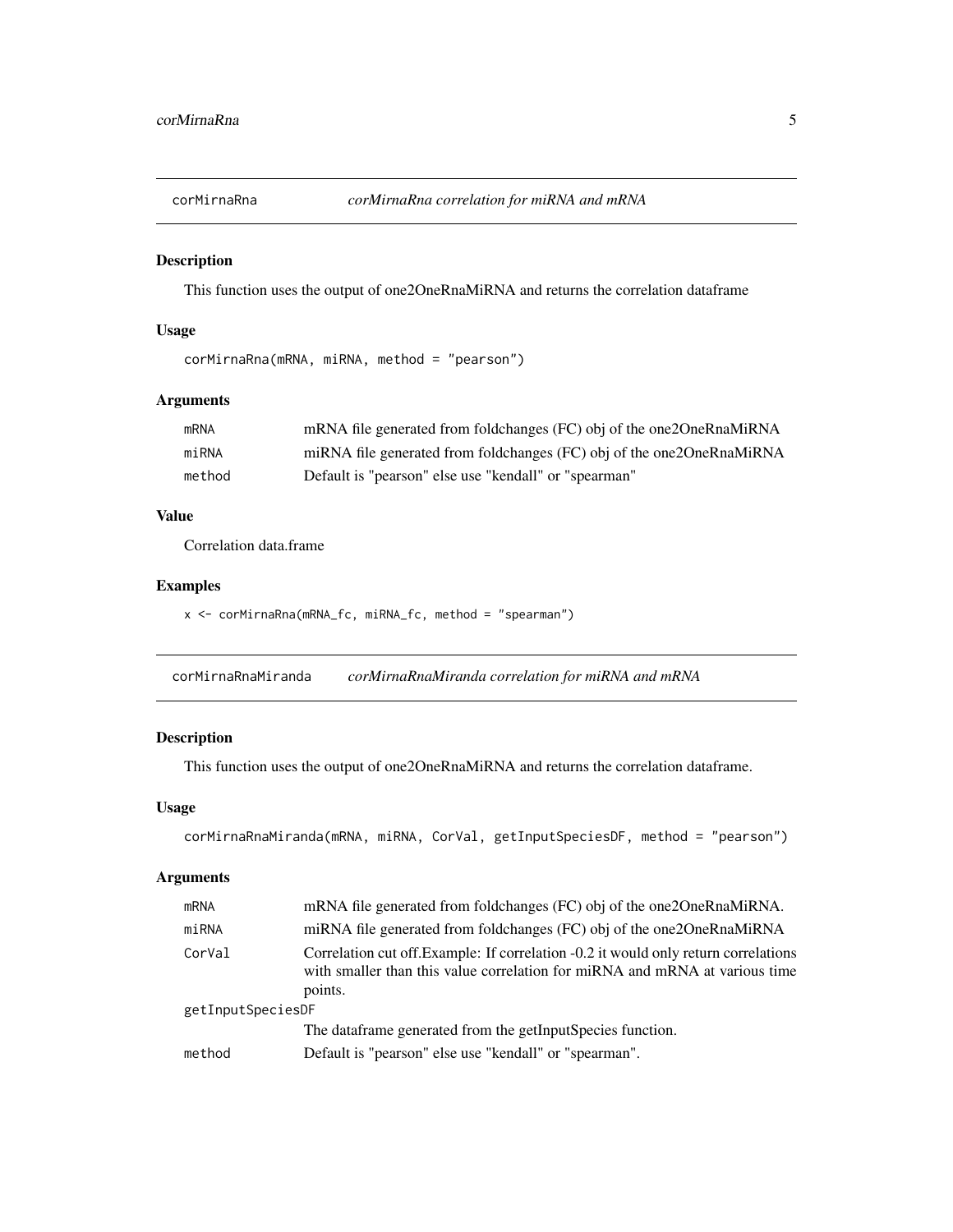# <span id="page-5-0"></span>Value

Correlation dataframe

# Examples

x <- corMirnaRnaMiranda(mRNA\_fc, miRNA\_fc, Cor = -0.9, miRandaM)

| corr 0 | This is data is the mRNA FC and miRNA FC correlation data. This |
|--------|-----------------------------------------------------------------|
|        | data set is used in documentation examples.                     |

#### Description

This is data is the mRNA FC and miRNA FC correlation data. This data set is used in documentation examples.

downloadMirandaFile *downloadMirandaFile Read internal Miranda file*

# Description

Reads internal Miranda file from extdata and returns it as a data.frame

# Usage

```
downloadMirandaFile(urlf)
```
# Arguments

urlf URL of the specific chosen file

#### Value

data.frame containing downloaded miRanda file

#### Examples

```
x <- downloadMirandaFile(
       "https://zenodo.org/record/4615670/files/Mouse_miRanda.txt.gz"
     \mathcal{L}
```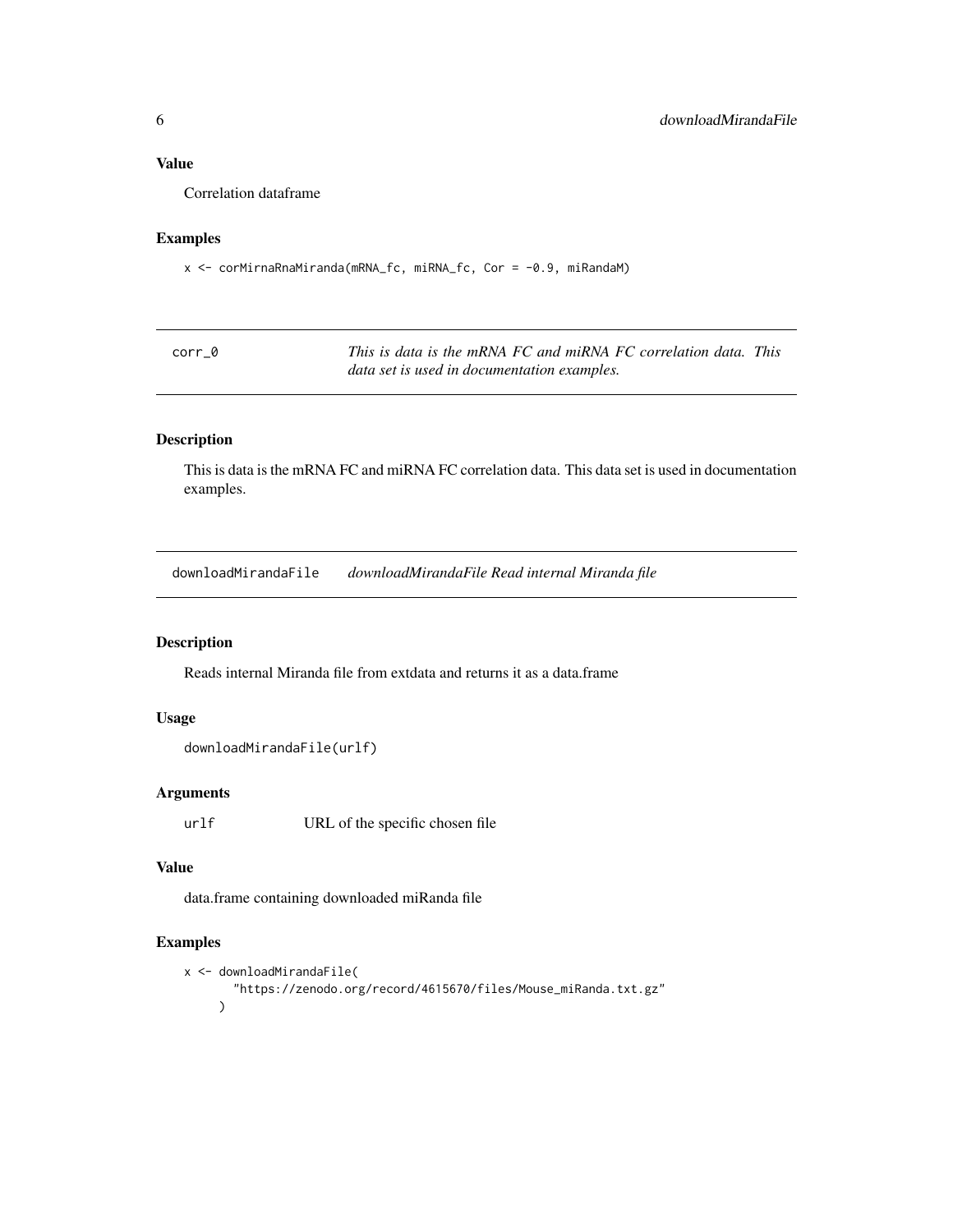<span id="page-6-0"></span>drawCorPlot *drawCorPlot correlation plots for mRNA and miRNA regression results*

# Description

This function plots correlations for mRNA and miRNAs regression results (negative correlation for multi and individual interactions and positive and negative for interactions)

# Usage

```
drawCorPlot(corMatrix, ...)
```
#### Arguments

| corMatrix | Significant correlation matrix       |
|-----------|--------------------------------------|
| .         | parameters form the corrplot package |

# Value

miRNA mRNA target correlation plot

#### Examples

```
x <- drawCorPlot(corMatrix)
```

| drawInterPlots | drawInterPlots for finInterResult miRNA and mRNA Interrelation real |
|----------------|---------------------------------------------------------------------|
|                | data                                                                |

#### Description

This function draws miRNA, mRNA density plots for miRNA and mRNA Interrelation while comparing in addition to overall FC\_miRNA and FC\_mRNA plots from the finInterResult dataframe function.

#### Usage

```
drawInterPlots(mrna, mirna, final_results)
```
# Arguments

| mrna  | mRNA results of twoTimePoint function.                                                                 |
|-------|--------------------------------------------------------------------------------------------------------|
| mirna | miRNA results of twoTimePoint function.                                                                |
|       | final_results finInterResult miRNA and mRNA interrelation in two timepoints results in a<br>dataframe. |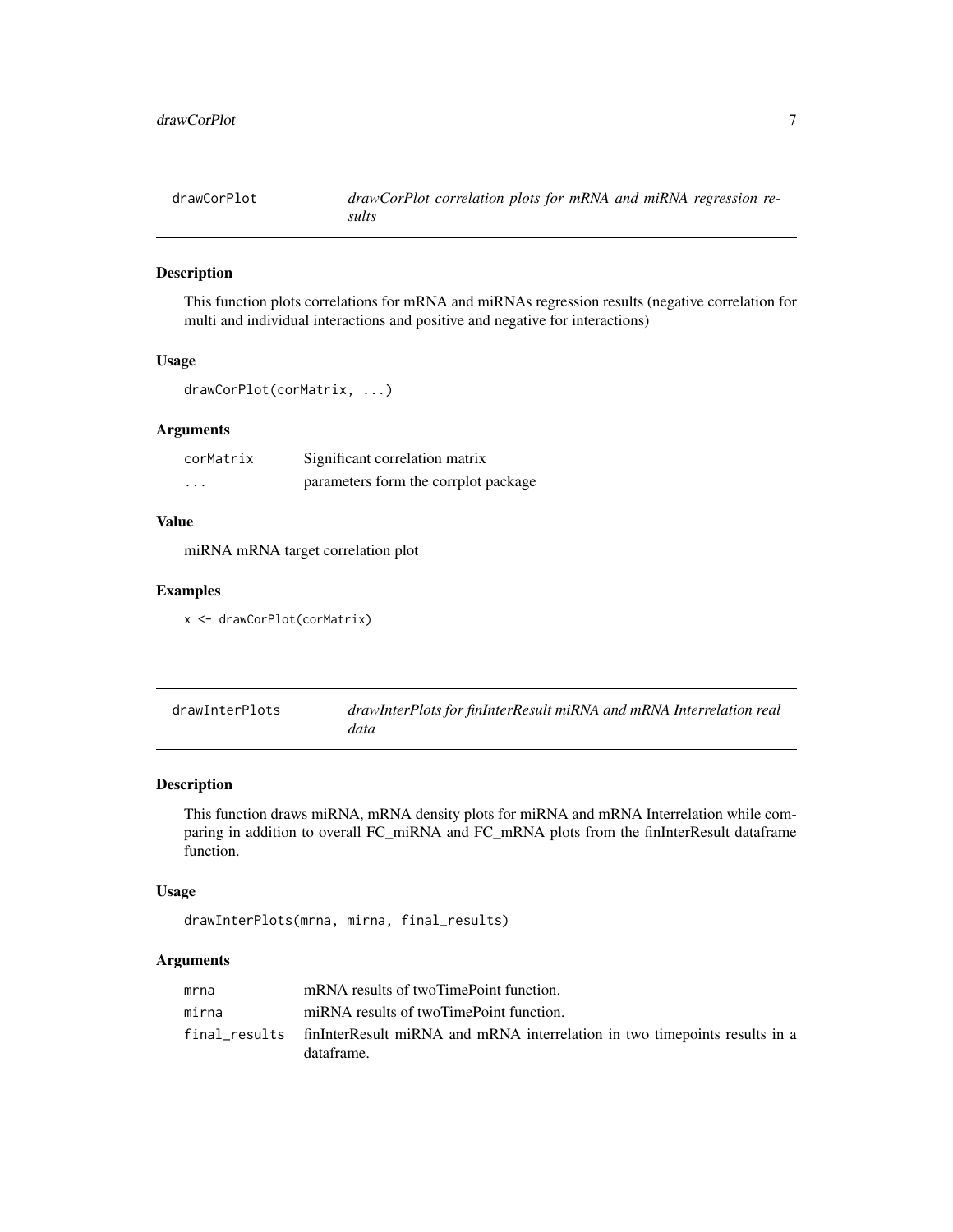# <span id="page-7-0"></span>Value

par plots

#### Examples

x <- drawInterPlots(mRNA\_fc2, miRNA\_fc2, final\_results)

fdrSig *fdrSig Ruturns FDR significant miRNA/mRNA predictions*

#### Description

This function performs FDR correction on the p\_values generated by the runModels function list.

#### Usage

 $fdrSig(RMObj, value = 0.05, method = "fdr")$ 

# Arguments

| RMObi  | The output of runModels                                                                                                                                |
|--------|--------------------------------------------------------------------------------------------------------------------------------------------------------|
| value  | The FDR value default is 0.1                                                                                                                           |
| method | The p-value adjustment method default is fdr. It could be either of the following<br>"holm", "hochberg", "hommel", "bonferroni", "BH", "BY", or "fdr". |

#### Value

A list of FDR corrected p vlaues, annova, and significance for each gene and the miRNA/s of interest

#### Examples

```
models <- runModels(Combine, geneVariant, "ebv-mir-bart9-5p")
x \leftarrow fdrSig(models, value = 0.1, method = "fdr")
```

| final results | This is data is the mRNA FC and miRNA FC correlation/interaction       |
|---------------|------------------------------------------------------------------------|
|               | data results after filteration. This data set is used in documentation |
|               | <i>examples.</i>                                                       |

#### Description

This is data is the mRNA FC and miRNA FC correlation/interaction data results after filteration. This data set is used in documentation examples.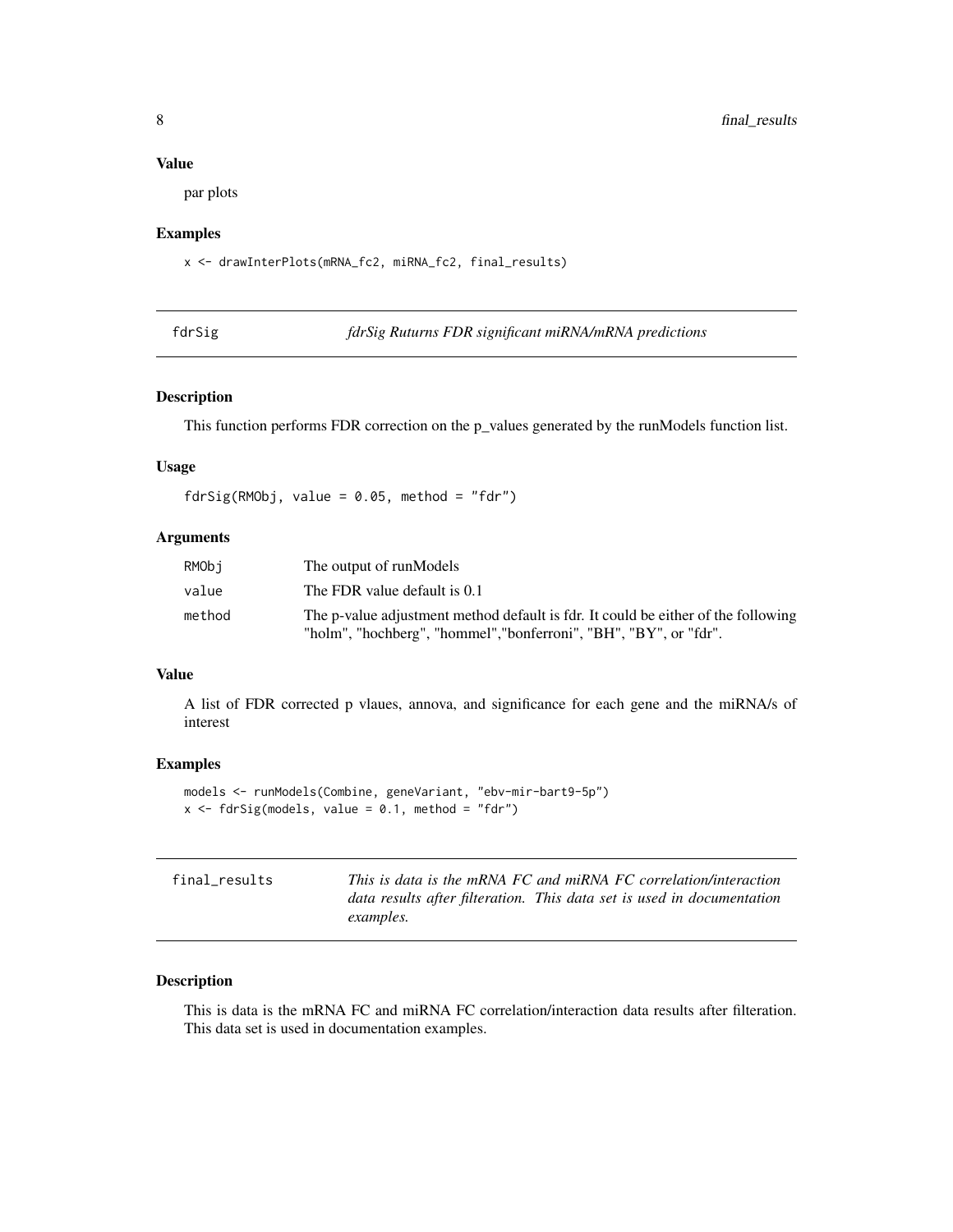<span id="page-8-0"></span>finInterResult *finInterResult miRNA and mRNA interrelation in two-time points results in a dataframe.*

#### Description

This function uses the output of one2OneRnaMiRNA and returns a sampled from orig file interrelation dataframe depending on user sampling selection.

#### Usage

```
finInterResult(results)
```
#### Arguments

results Results from mirandaIntersectInter

#### Value

miRNA mRNA interelation dataframe

#### Examples

x <- finInterResult(results)

| geneVari | geneVari Makes a list of gene names to be used in the runModels func- |
|----------|-----------------------------------------------------------------------|
|          | tion                                                                  |

# Description

This function defines the boudnaries of mRNA vs miRNAs of interest to be analysed by the run-Models function

#### Usage

```
geneVari(Combined, miRNA_select)
```
#### Arguments

| Combined     | the combined file for mRNA and selected miRNAs output of combiner function |
|--------------|----------------------------------------------------------------------------|
| miRNA select | The vector of selected miRNA/s                                             |

#### Value

A vector of characters with defined mRNA dimensions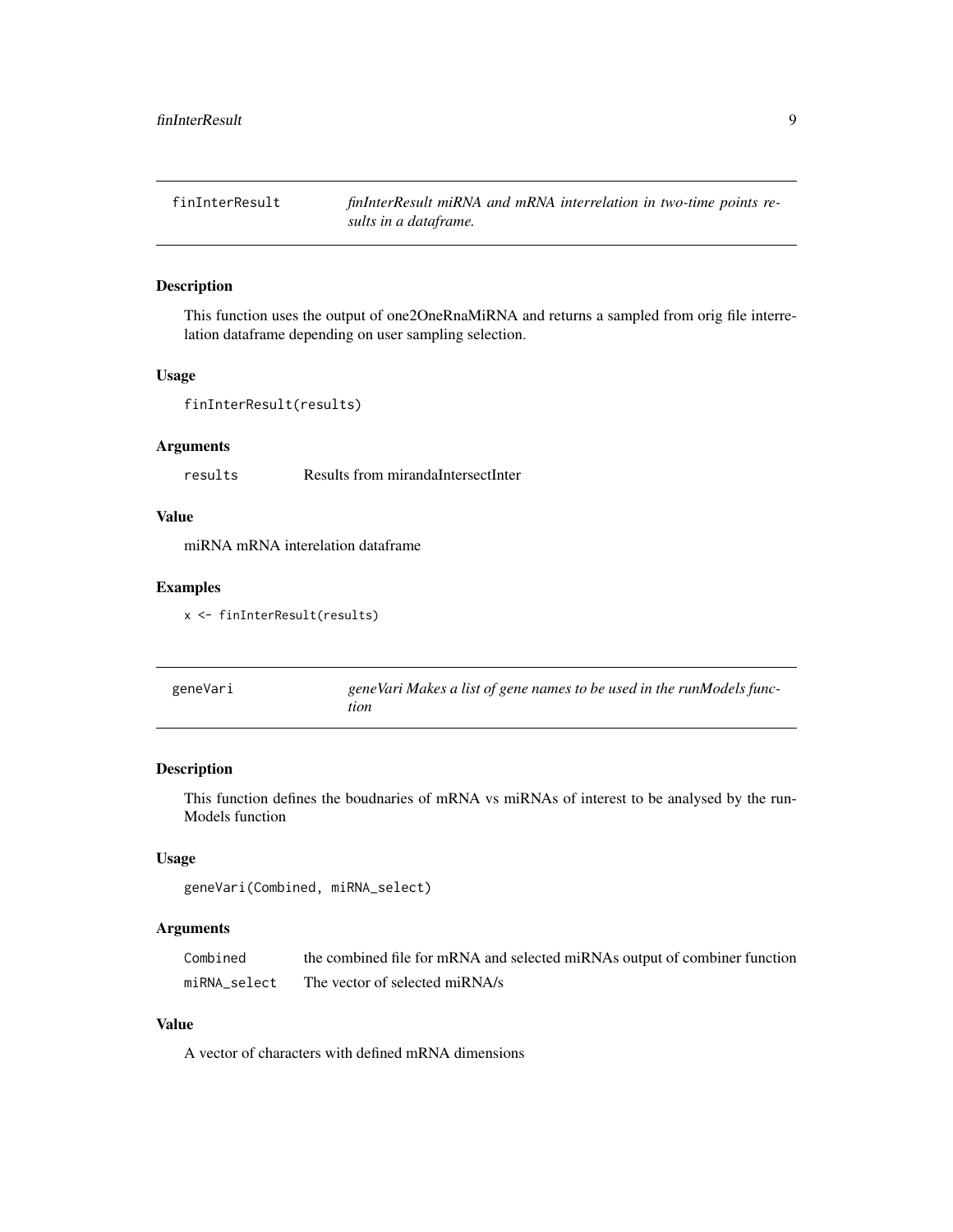#### <span id="page-9-0"></span>Examples

x <- geneVari(Combine, "ebv-mir-bart9-5p")

| This is data is the mRNA expression across samples and miRNA ex-     |
|----------------------------------------------------------------------|
| pression data which is to be investigated giving directions on which |
| data is miRNA and which is mRNA. This data set is used in documen-   |
| <i>tation examples.</i>                                              |
|                                                                      |

#### Description

This is data is the mRNA expression across samples and miRNA expression data which is to be investigated giving directions on which data is miRNA and which is mRNA. This data set is used in documentation examples.

getInputSpecies *Return Miranda data for a given species.*

#### Description

Reads Miranda file for a given speicies and returns it as a data.frame, thresholded by percent identity. Header options are Score (threshold), Energy-Kcal/Mol(energy), Subject-IdentityPercent(targetIden), Query-IdentityPercent (mirnaIden)

#### Usage

```
getInputSpecies(
  selection,
  threshold = 60,
  energy = NULL,
  targetIden = NULL,
  mirnaIden = NULL
)
```
#### Arguments

| selection  | Species (species selection are either for mature miRNA species "Human1", "Mouse",<br>"C.elegans", "Epstein_Barr", "Epstein_Barr_Human", "Drosophila", "Kaposi_Sarcoma",<br>"KSHV_Human", "Cytomegalovirus", "CMV_Human") |
|------------|--------------------------------------------------------------------------------------------------------------------------------------------------------------------------------------------------------------------------|
| threshold  | miRanda score threshold default 60                                                                                                                                                                                       |
| energy     | miRanda folding energy threshold default NULL                                                                                                                                                                            |
| targetIden | miRanda target identity score default NULL                                                                                                                                                                               |
| mirnaIden  | miRanda mirna identity score default NULL                                                                                                                                                                                |
|            |                                                                                                                                                                                                                          |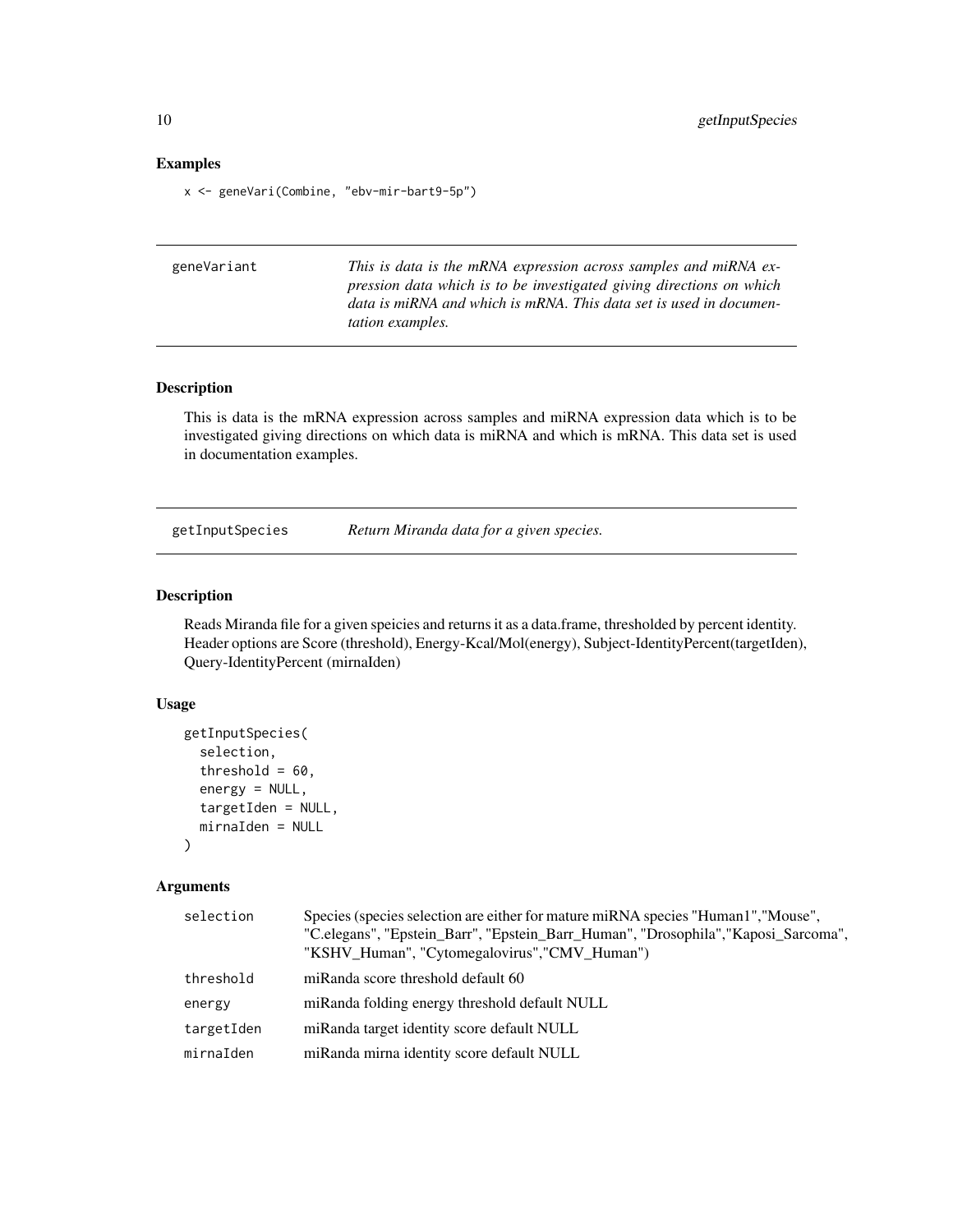# <span id="page-10-0"></span>glm\_gaussian 11

#### Value

data.frame with Miranda data.

#### Examples

```
x <- getInputSpecies("Epstein_Barr", threshold = 60) # Default is threshold 60
```
glm\_gaussian *Model functions for GLM with Gaussian model.*

#### Description

Implements standardized functions to fit the glm with Gaussian family and to obtain coefficients, pvalues, etc.

#### Usage

glm\_gaussian()

# Value

structure containing functions fit, coefficients, aic, data, pterm, pmodel, and a character string "glm\_gaussian" in model.

#### Examples

x <- glm\_gaussian()

glm\_multi *Model functions for GLM with negative binomial family.*

#### Description

Runs models 'glm\_gaussian', 'glm\_nb', 'glm\_poisson', 'glm\_zeroinfl(poisson)', 'glm\_zeroinfl(negbin)' and returns mode with lowest AIC.

#### Usage

```
glm_multi(
 models = c(glm_gaussian, glm_nb, glm_poisson, glm_zeroinfl_poisson,
    glm_zeroinfl_negbin)
\lambda
```
#### Arguments

models Model type, one or more of glm\_gaussian, glm\_nb, glm\_poisson, glm\_zeroinfl\_poisson or glm\_zeroinfl\_negbin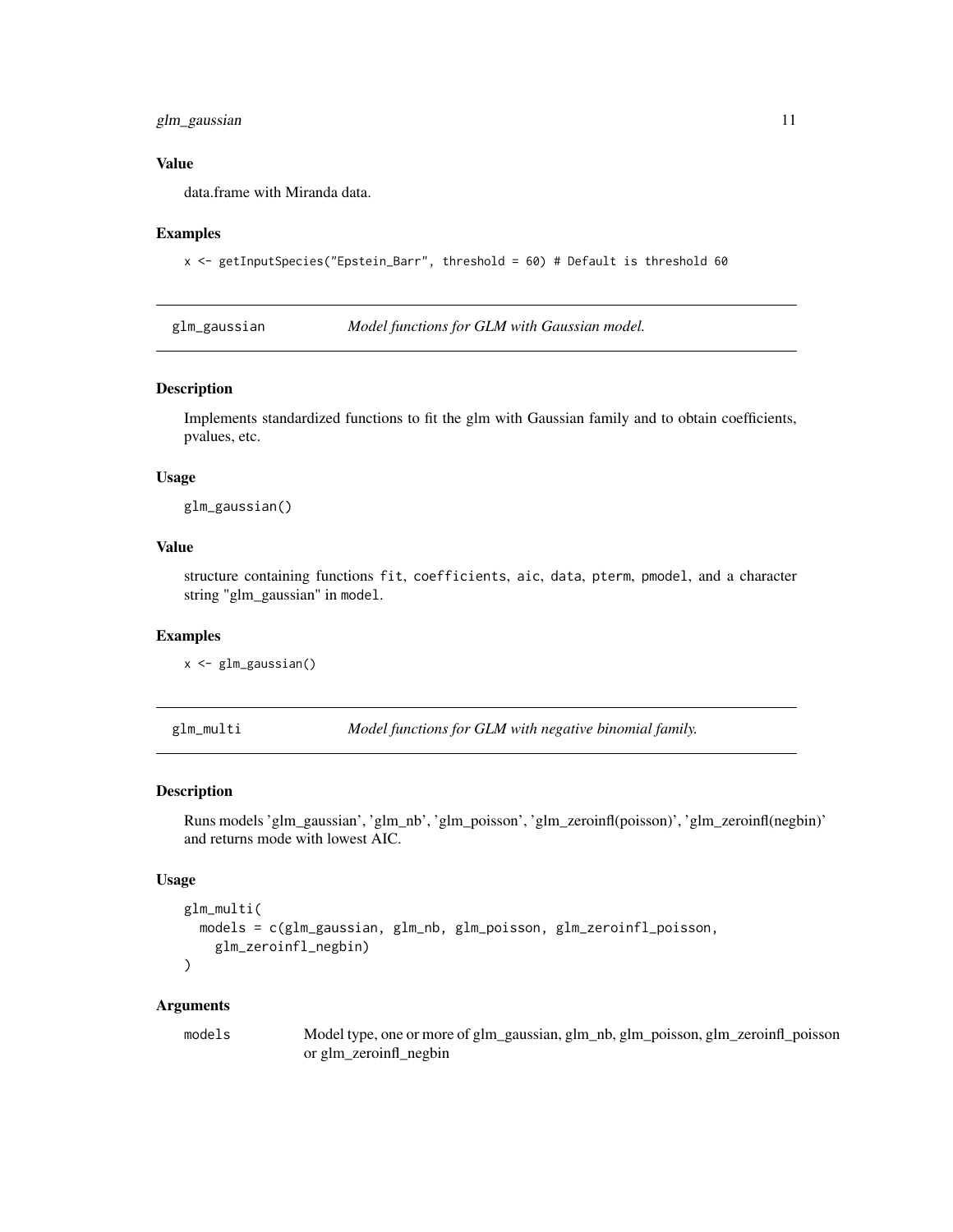#### <span id="page-11-0"></span>Value

structure containing functions fit, coefficients, aic, data, pterm, pmodel, and a character string "glm\_multi" in model.

#### Examples

 $x \leftarrow \text{glm\_multi}()$ 

glm\_nb *Model functions for GLM with negative binomial family.*

#### Description

Implements standardized functions to fit the negative binomial GLM and to obtain coefficients, pvalues, etc.

#### Usage

glm\_nb()

#### Value

structure containing functions fit, coefficients, aic, data, pterm, pmodel, and a character string "glm\_nb" in model.

#### Examples

 $x \leftarrow \text{glm\_nb}()$ 

glm\_poisson *Model functions for GLM with Poisson model.*

#### Description

Implements standardaized functions to fit the glm with Poisson family and to obtain coefficients, pvalues, etc.

#### Usage

```
glm_poisson()
```
#### Value

structure containing functions fit, coefficients, aic, data, pterm, pmodel, and a character string "glm\_poisson" in model.

#### Examples

x <- glm\_poisson()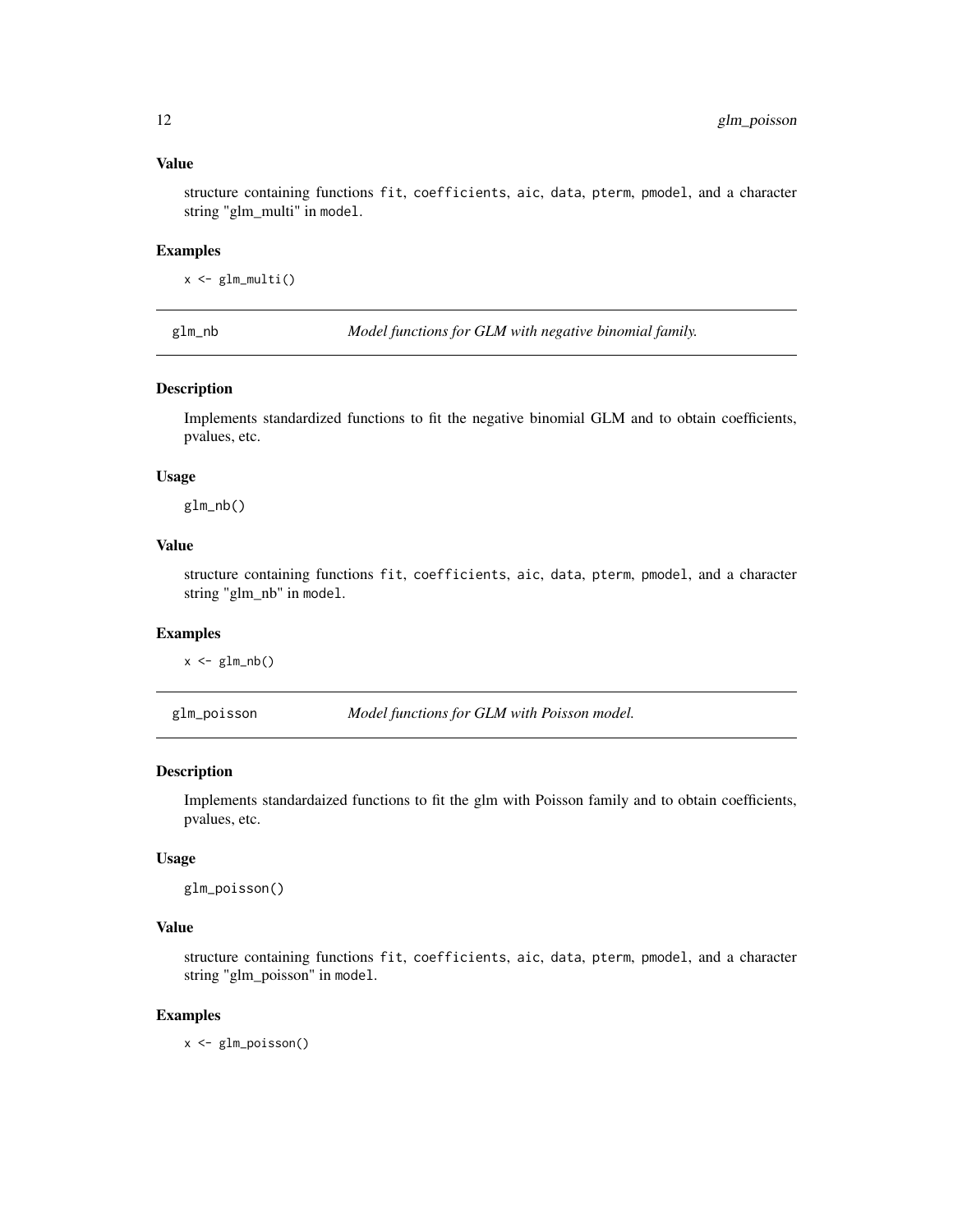<span id="page-12-0"></span>glm\_zeroinfl *Model functions for zero inflated model using either Poisson or Negative Binomial distributions.*

#### Description

Implements standardaized functions to fit the zero inflated model with Poisson or Negative Binomial distribution, and to obtain coefficients, pvalues, etc.

# Usage

```
glm_zeroinfl(dist = "poisson")
```
#### Arguments

dist either 'poisson' or 'negbin'

# Value

structure containing functions fit, coefficients, aic, data, pterm, pmodel, and a character string "glm\_zeroinfl" in model.

#### Examples

x <- glm\_zeroinfl("negbin")

glm\_zeroinfl\_negbin *alias for glm\_zeroinfl("negbin")*

#### Description

alias for glm\_zeroinfl("negbin")

#### Usage

glm\_zeroinfl\_negbin(...)

#### Arguments

... passed to glm\_zeroinfl

#### Value

structure containing functions fit, coefficients, aic, data, pterm, pmodel, and a character string "glm\_zeroinfl" in model.

#### Examples

x <- glm\_zeroinfl\_negbin()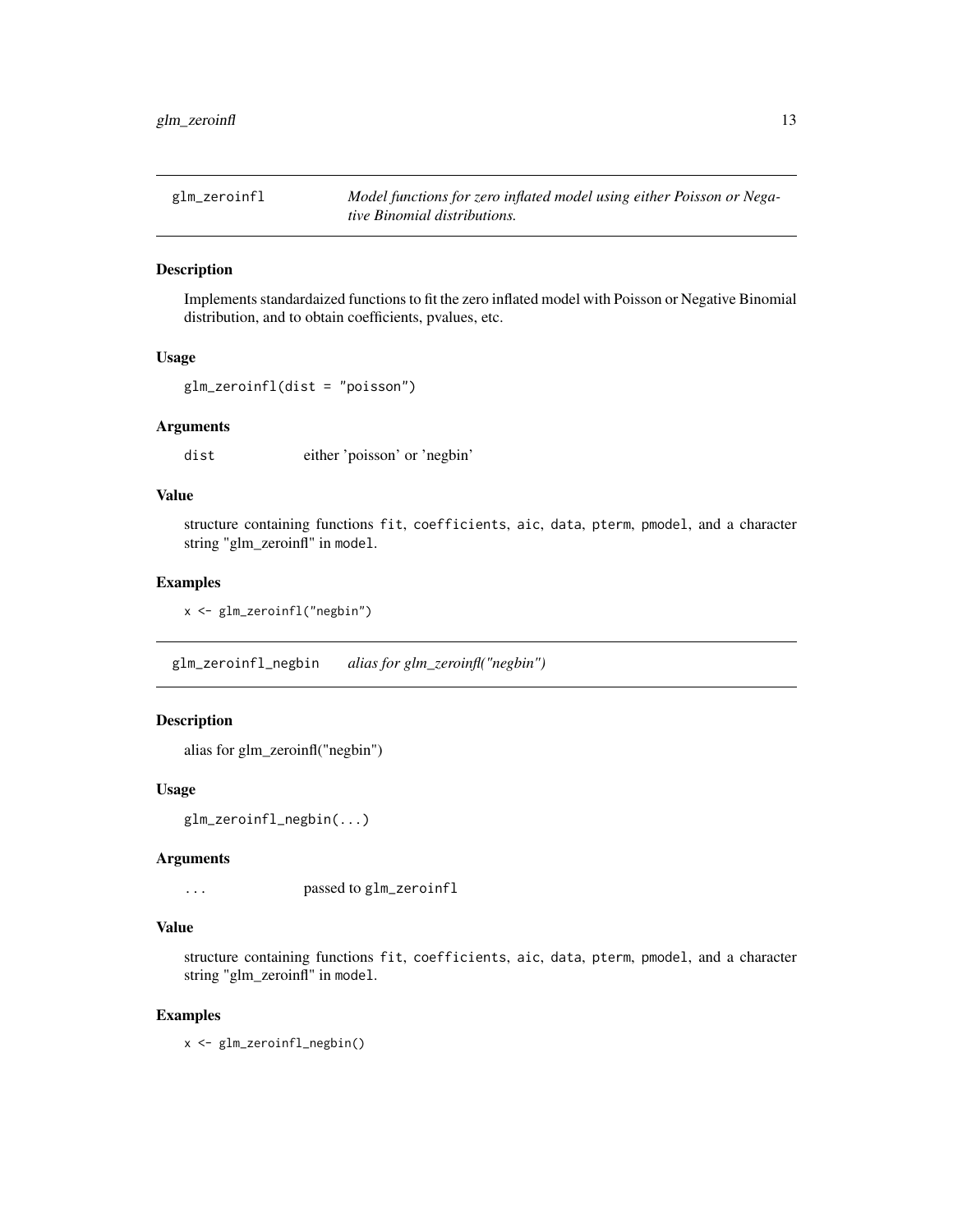<span id="page-13-0"></span>glm\_zeroinfl\_poisson *alias for glm\_zeroinfl("poisson")*

#### Description

alias for glm\_zeroinfl("poisson")

#### Usage

```
glm_zeroinfl_poisson(...)
```
# Arguments

... passed to glm\_zeroinfl

#### Value

structure containing functions fit, coefficients, aic, data, pterm, pmodel, and a character string "glm\_zeroinfl" in model.

# Examples

```
x <- glm_zeroinfl_poisson()
```
importMirandaFile *importMirandaFile Read internal Miranda file*

# Description

Reads internal Miranda file from extdata and returns it as a data.frame

#### Usage

```
importMirandaFile(fn)
```
#### Arguments

fn filename

# Value

data.frame containing Miranda data

#### Examples

x <- importMirandaFile("Mouse\_miRanda.txt")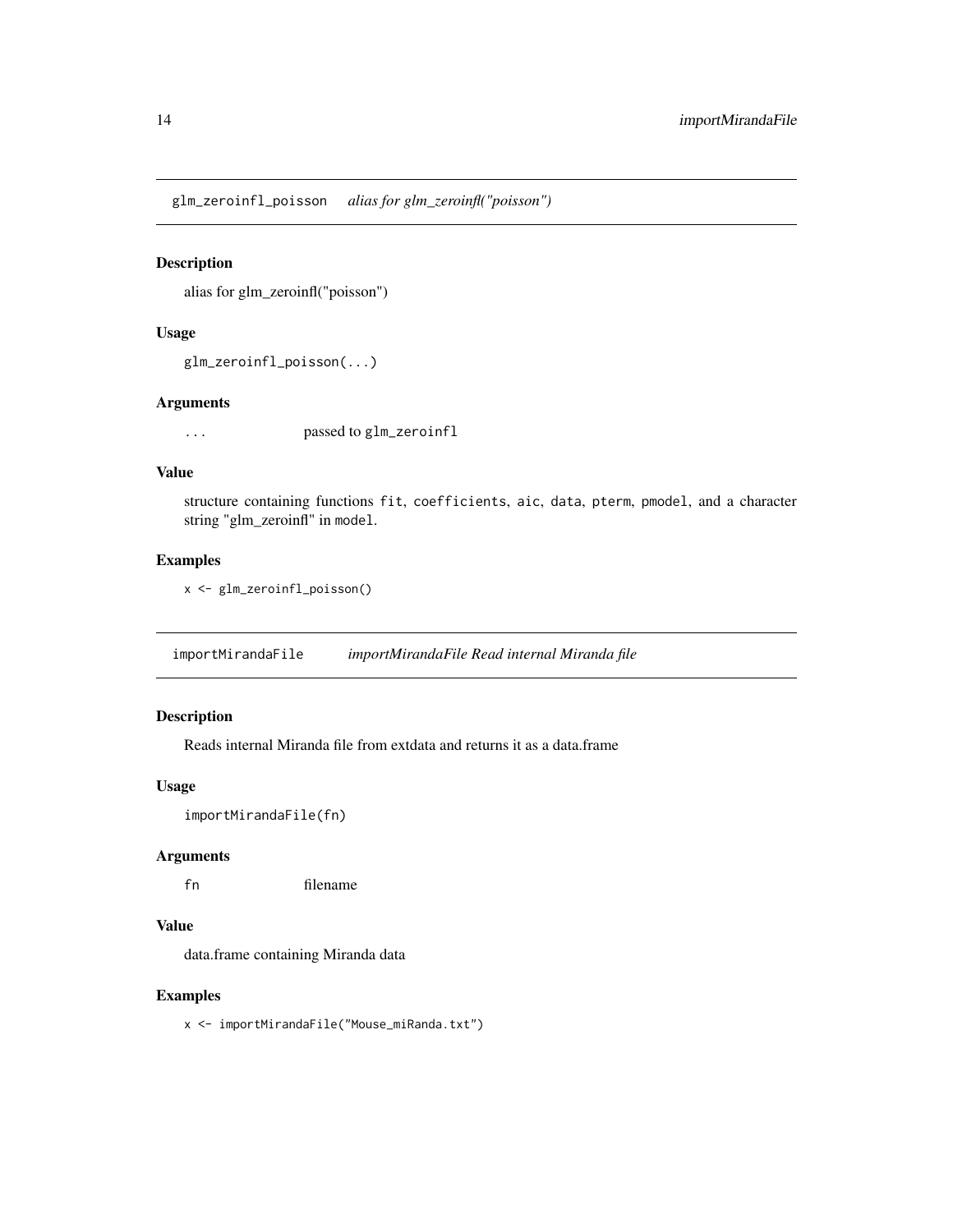<span id="page-14-0"></span>inter0 *This is data is the mRNA FC and miRNA FC correlation/interaction original data. This data set is used in documentation examples.*

#### Description

This is data is the mRNA FC and miRNA FC correlation/interaction original data. This data set is used in documentation examples.

makeFormulaRightSide *makeFormulaRightSide makes right hand side of formula for model variables: vector of indep. variables*

#### Description

This function make right hand side of formula for model variables: vector of indep. variables (i.e. miRNAs) mode: 'multi' for simple, 'inter' for model with interactions returns a string in the form " $\sim$  a + b", or " $\sim$  a + b + a \* b"

#### Usage

```
makeFormulaRightSide(variables, mode = "multi")
```
#### Arguments

| variables | The vector created by miRNA_select |
|-----------|------------------------------------|
| mode      | One of "multi", "inter" or NULL    |

#### Value

data.frame containing Miranda data

#### Examples

x <- makeFormulaRightSide(variables, mode = "multi")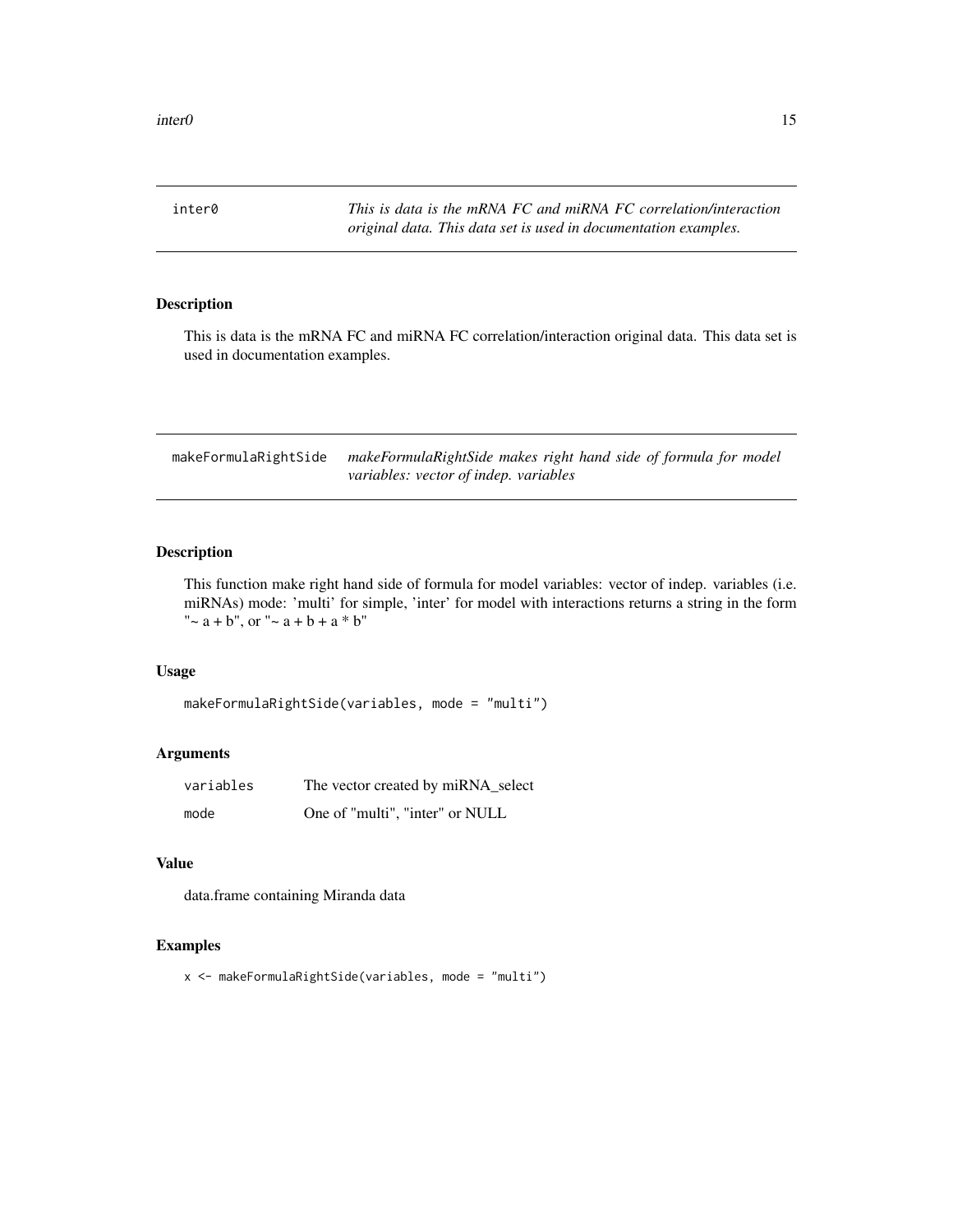<span id="page-15-0"></span>

This function generates a dataframe consisting of mRNA or miRNAs present in miRanda generated file using the miRTarRNASeq:::getInputSpecies() function

#### Usage

miRanComp(miRNA, miRanda)

#### Arguments

| miRNA   | Matrix or data.frame miRNA/RNA file or transformed diff expression file (gen-<br>erated using TZtranz) |
|---------|--------------------------------------------------------------------------------------------------------|
| miRanda | A data frame of miRanda file with miRNA\$V1 and miRNA targets miRNA\$V2                                |

#### Value

An miRNA expression dataframe which includes only Genes/Targets present in miRanda file

# Examples

x <- miRanComp(miRNA, miRanda)

| miRanda | This is data is the results file from EBV miRanda getInputSpecies func- |
|---------|-------------------------------------------------------------------------|
|         | tion. This data set is used in documentation examples.                  |

# Description

This is data is the results file from EBV miRanda getInputSpecies function. This data set is used in documentation examples.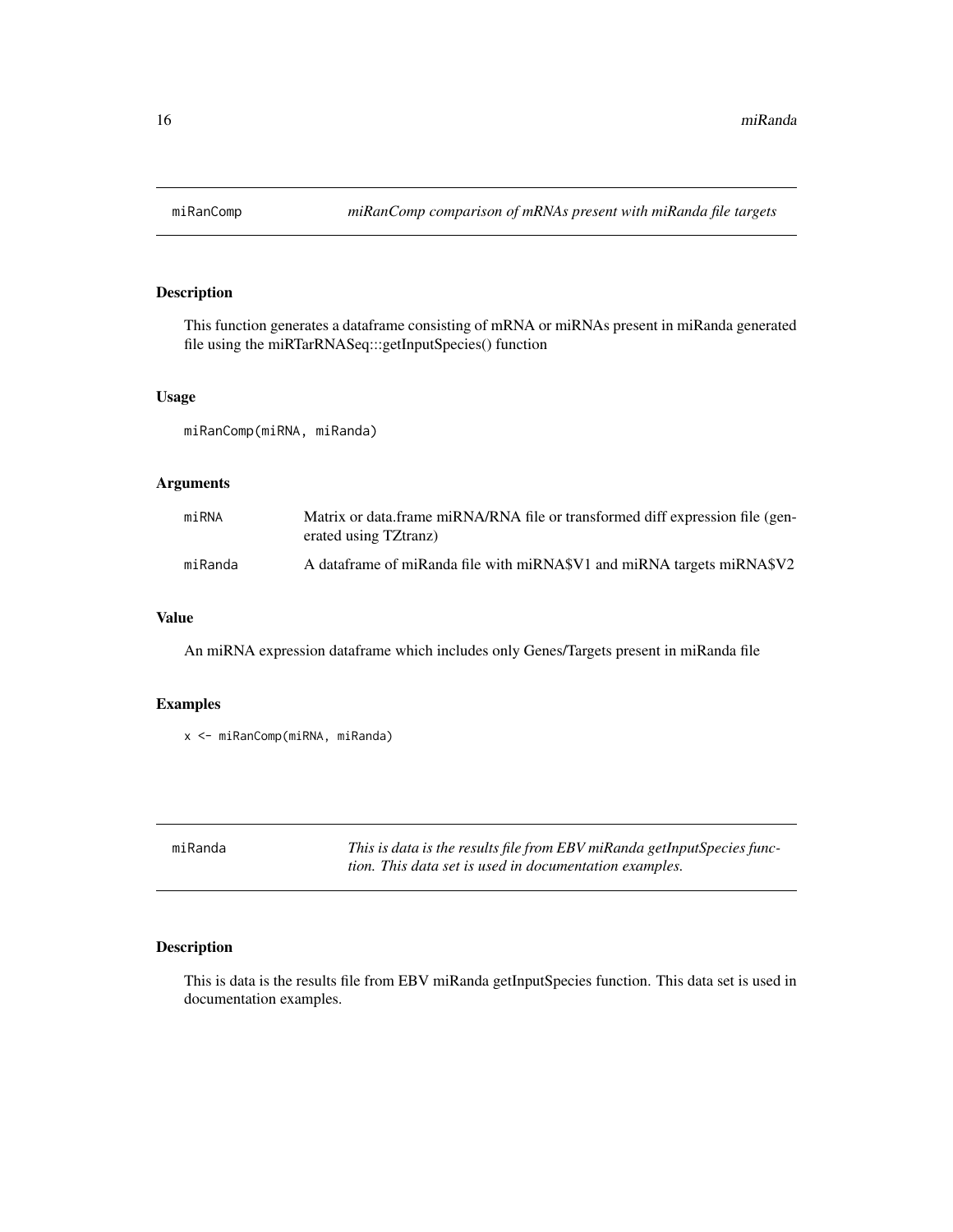<span id="page-16-0"></span>miRandaIntersect *miRandaIntersect Looks for Intersection of Significant output results with miRanda Results from getInputSpeciesDF function*

#### Description

Compares and looks for intersection if significant output results with miRanda Results from get-InputSpeciesDF and outputs a final filtered output for only those pairs of miRNA and mRNA which have actually been predicted to be targets in miRanda file function

#### Usage

```
miRandaIntersect(sig_corrs, corrS, mRNA, miRNA, getInputSpeciesDF)
```
#### Arguments

| sig_corrs         | correlation matrix, produced by thresh Sig.                            |  |
|-------------------|------------------------------------------------------------------------|--|
| corrS             | vector of correlations/differences, from the sampCorRnaMirna function. |  |
| mRNA              | mRNA FC matrix.                                                        |  |
| miRNA             | miRNA FC matrix.                                                       |  |
| getInputSpeciesDF |                                                                        |  |
|                   | miranda data, produced by getInputSpecies.                             |  |

#### Value

An object containing data.frames of significant mRNA, miRNA and correlation matrix filtered by miRanda input.

#### Examples

x <- miRandaIntersect(sig\_InterR, outs2, mRNA\_fc, miRNA\_fc, miRandaM)

mirandaIntersectInter *mirandaIntersectInter Looks for Intersection of Significant output results with miRanda Results from getInputSpeciesDF function*

#### Description

Compares and looks for intersection if significant output results with miRanda Results from get-InputSpeciesDF and outputs a final filterd ourput for only those pairs of miRNA and mRNA which have actually been predicted to be targets in miRanda file function

#### Usage

mirandaIntersectInter(sig\_corrs, corrS, mRNA, miRNA, getInputSpeciesDF)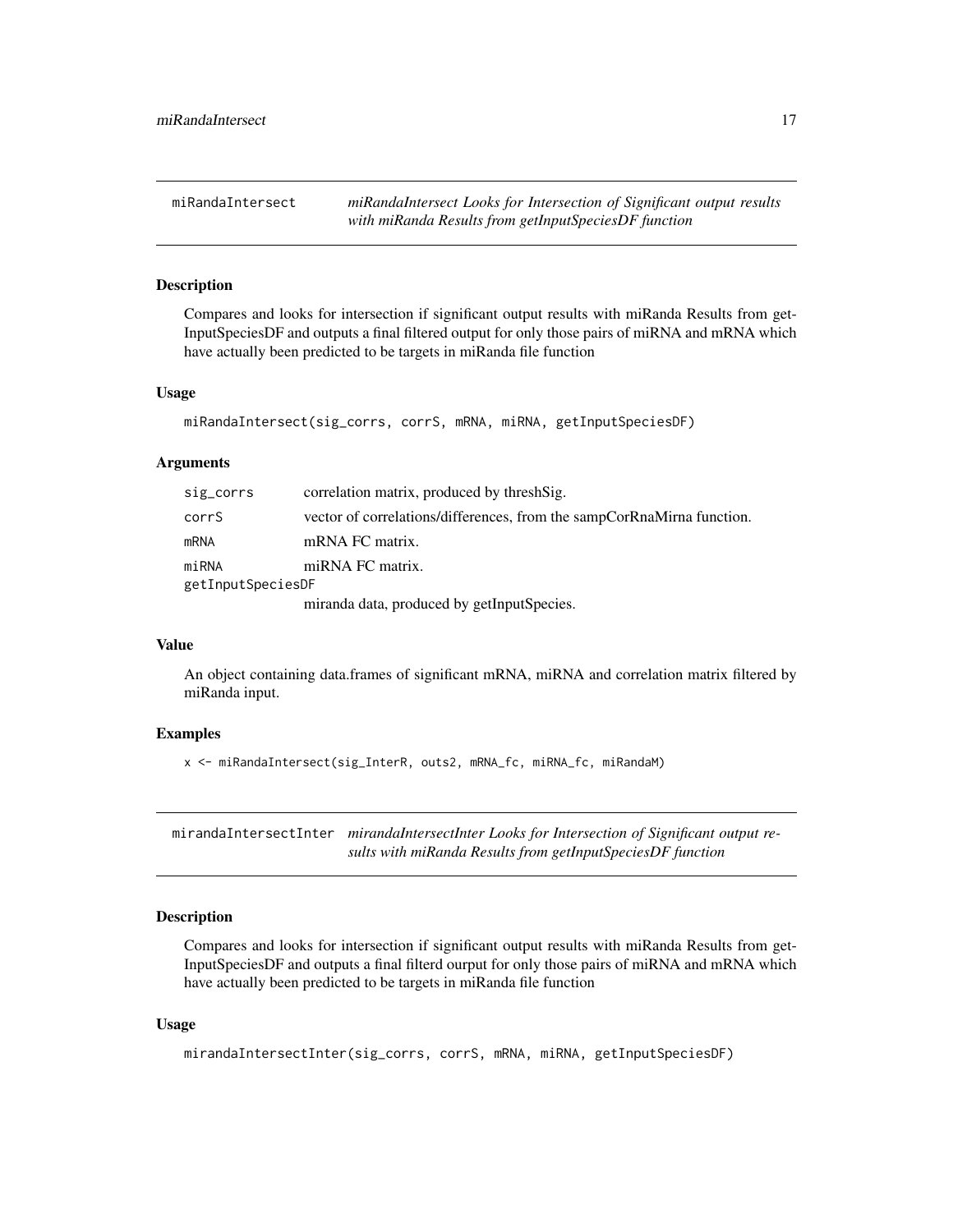#### <span id="page-17-0"></span>Arguments

| sig_corrs         | correlation matrix, produced by threshSig                              |  |  |
|-------------------|------------------------------------------------------------------------|--|--|
| corrS             | vector of Differences/Correlations, from the sampCorRnaMirna function. |  |  |
| <b>mRNA</b>       | mRNA FC matrix.                                                        |  |  |
| miRNA             | miRNA FC matrix.                                                       |  |  |
| getInputSpeciesDF |                                                                        |  |  |
|                   | miranda data, produced by getInputSpecies.                             |  |  |

# Value

An object containing data.frames of significant mRNA, miRNA and correlation matrix filtered by miranda input.

# Examples

x <- mirandaIntersectInter(sig\_InterR, outs2, mRNA\_fc2, miRNA\_fc2, miRandaM)

| miRandaM | This is data is the results file from mouse miRanda getInputSpecies |  |
|----------|---------------------------------------------------------------------|--|
|          | function. This data set is used in documentation examples.          |  |

#### Description

This is data is the results file from mouse miRanda getInputSpecies function. This data set is used in documentation examples.

miranda\_sponge\_predict

*Transform miRanda data for relevant mRNA and miRNA to matrix form compatible with sponge*

#### Description

Transforms miRanda data into adjacency matrix, with 1 indicating presence of a relationship between a mRNA and miRNA, and 0 otherwise. miRanda input is filtered by miRNA and mRNA present in 'mirna\_exp' and 'diff\_expr' row names, respectively.

#### Usage

```
miranda_sponge_predict(mirna_exp, diff_exp, miranda_data)
```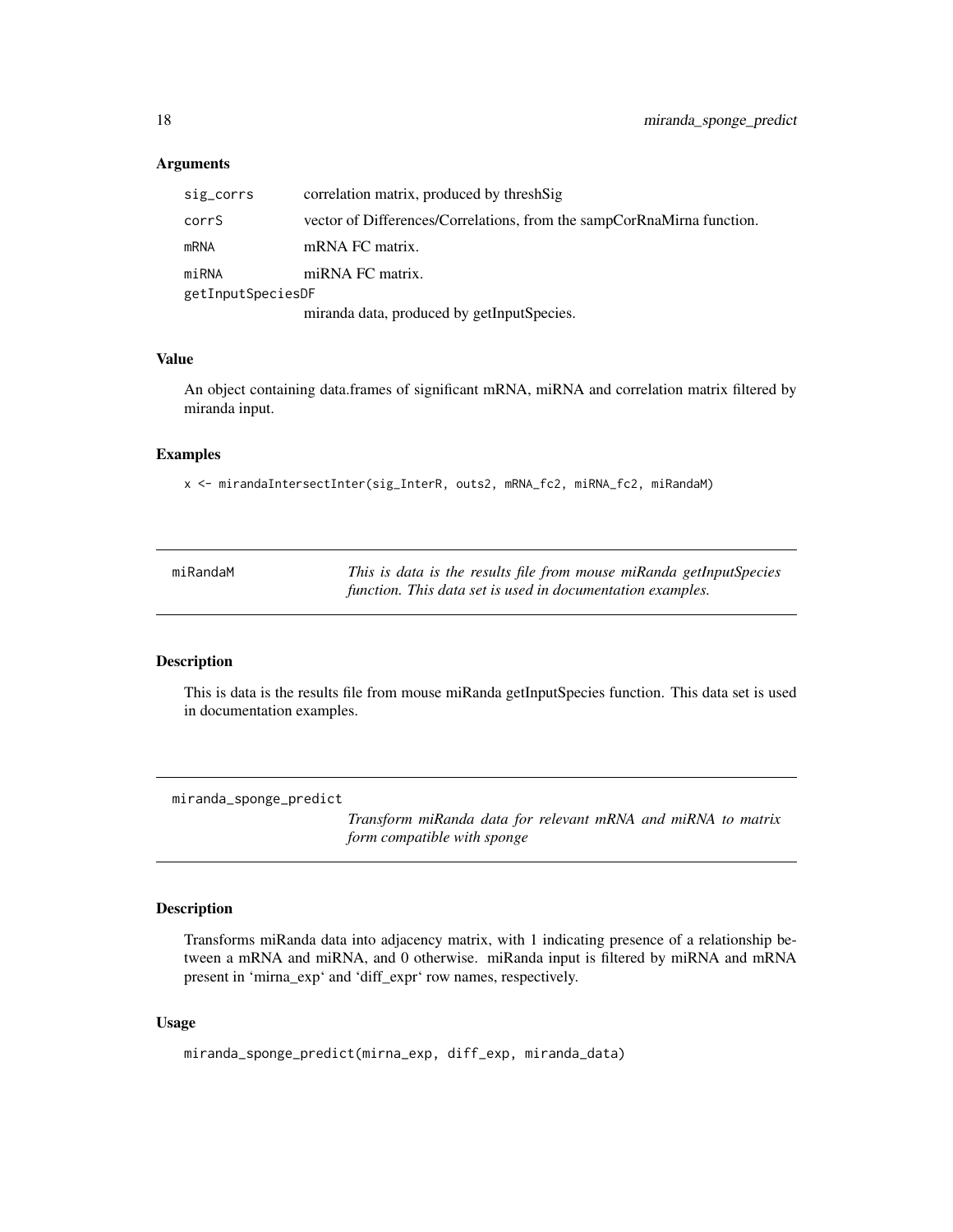#### <span id="page-18-0"></span>miRNA 19

# Arguments

| mirna_exp    | miRna expression data.frame with miRNA for rows and samples for columns |
|--------------|-------------------------------------------------------------------------|
| diff_exp     | mRNA expression data frame with mRNA for rows and samples for columns   |
| miranda_data | miRanda data.frame with the first two columns having miRNA and mRNA     |
|              | names                                                                   |

#### Value

matrix adjacency matrix with column names miRNA and row names mRNA

| miRNA | This is data is the miRNA expression file. This data set is used in |  |
|-------|---------------------------------------------------------------------|--|
|       | <i>documentation examples.</i>                                      |  |

#### Description

This is data is the miRNA expression file. This data set is used in documentation examples.

| miRNA0 2 | This is data is the miRNA0_2 $FC$ for 0-2 time point. This data set is |  |
|----------|------------------------------------------------------------------------|--|
|          | used in documentation examples.                                        |  |

# Description

This is data is the miRNA0\_2 FC for 0-2 time point. This data set is used in documentation examples.

| miRNA0 5 | This is data is the miRNA0_5 $FC$ for 0-5 time point. This data set is |
|----------|------------------------------------------------------------------------|
|          | used in documentation examples.                                        |

# Description

This is data is the miRNA0\_5 FC for 0-5 time point. This data set is used in documentation examples.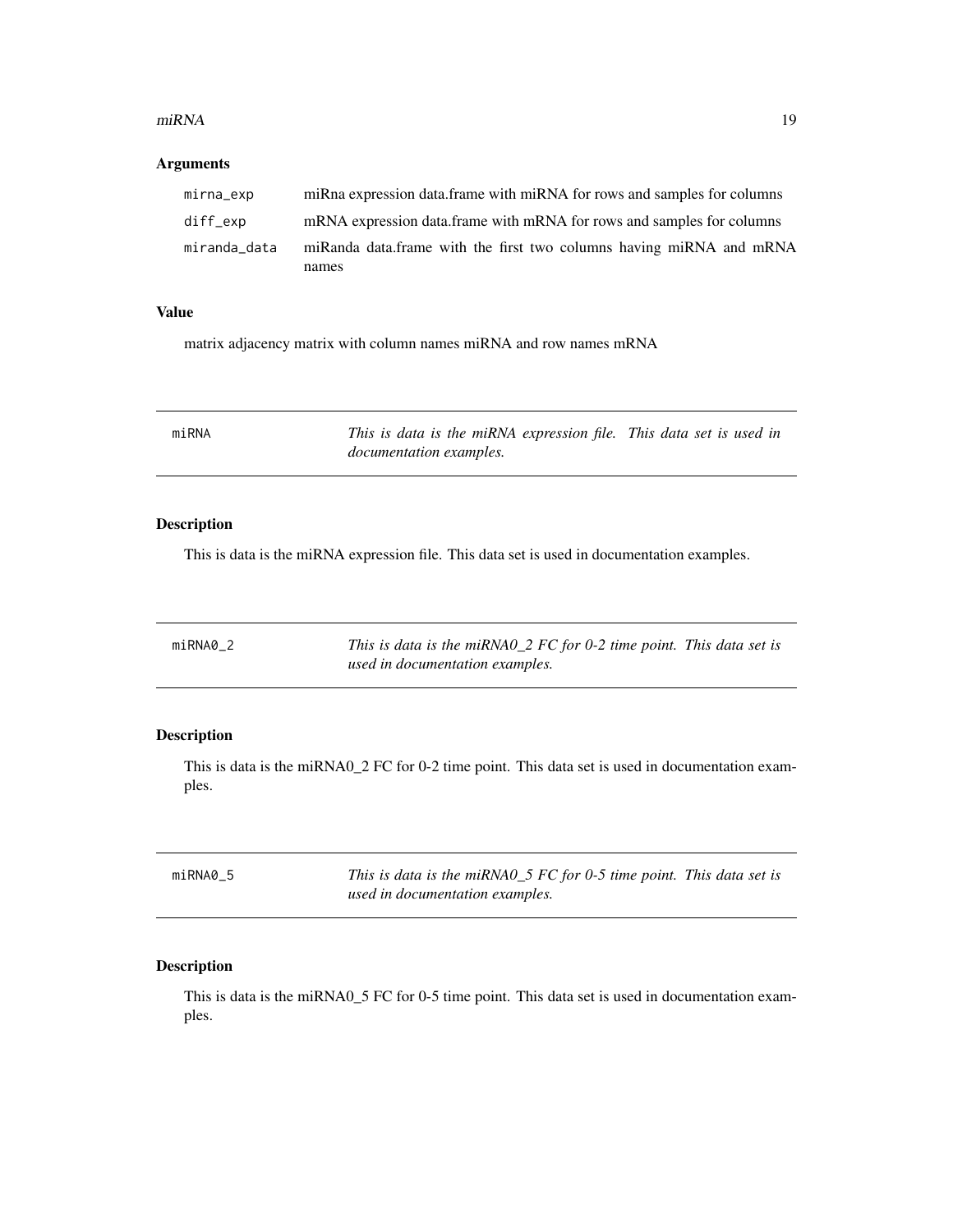<span id="page-19-0"></span>miRNA2\_5 *This is data is the miRNA2\_5 FC for 2-5 time point. This data set is used in documentation examples.*

# Description

This is data is the miRNA2\_5 FC for 2-5 time point. This data set is used in documentation examples.

| miRNA fc | This is data is the combined miRNA FC for all time points. This data |  |
|----------|----------------------------------------------------------------------|--|
|          | set is used in documentation examples.                               |  |

# Description

This is data is the combined miRNA FC for all time points. This data set is used in documentation examples.

| $miRNA_fc2$ | This data is the miRNA fold change data set for difference or interre- |
|-------------|------------------------------------------------------------------------|
|             | lation section. This data set is used in documentation examples.       |

# Description

This data is the miRNA fold change data set for difference or interrelation section. This data set is used in documentation examples.

| mirRnaDensityCor | mirRnaDensityCor for miRTarRNASeq miRNA and mRNA correlation |
|------------------|--------------------------------------------------------------|
|                  | real data versus sampled data                                |

# Description

This function draws density plots for miRNA and mRNA correlation while comparing real data vs sampled data. It mainly illustrates the where the lower relationships lie.

#### Usage

```
mirRnaDensityCor(corr0, corrS, pvalue = 0.05)
```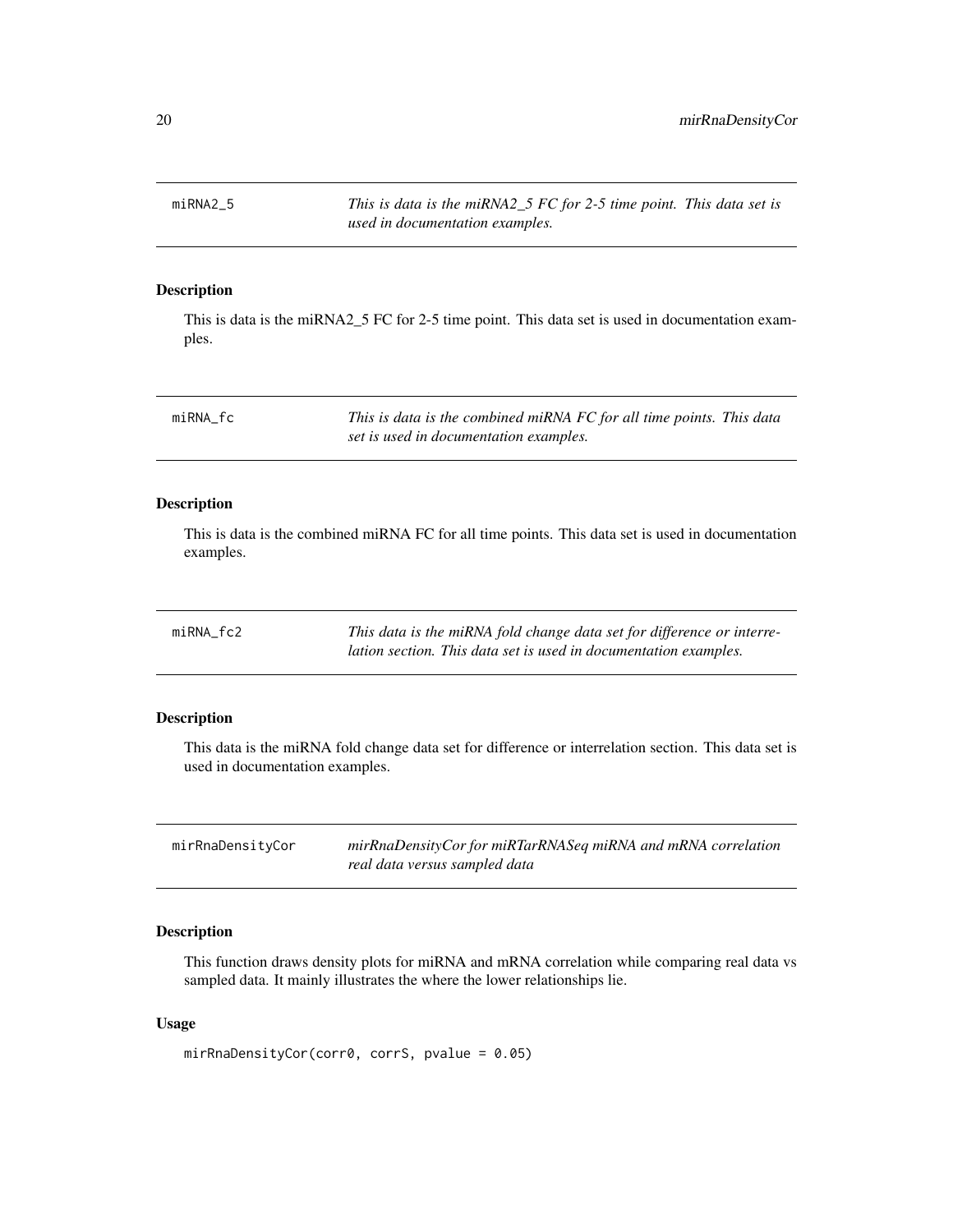# <span id="page-20-0"></span>Arguments

| corr0  | data frame results of corMirnaRna function.                                |
|--------|----------------------------------------------------------------------------|
| corrS  | data.frame results from the sampCorRnaMirna function.                      |
| pvalue | The p value threshold to be used on the data density plot default is 0.05. |

# Value

Density plot

# Examples

```
x \le mirRnaDensityCor(corr_0, outs, pvalue = 0.05)
```

| mirRnaDensityInter | mirRnaDensityInter for mirTarRnaSeq miRNA and mRNA Interrela- |
|--------------------|---------------------------------------------------------------|
|                    | tion real data versus sampled data                            |

# Description

This function draws density plots for miRNA and mRNA Interrelation while comparing real data vs sampled data. It mainly illustrates the where the lower relationships lie.

#### Usage

```
mirRnaDensityInter(Inter0, OUTS, pvalue = 0.05)
```
# Arguments

| Inter0      | data frame results of two Time Point function.                             |
|-------------|----------------------------------------------------------------------------|
| <b>OUTS</b> | data.frame results from the twoTimePointSamp function.                     |
| pvalue      | The p value threshold to be used on the data density plot default is 0.05. |

#### Value

Density plot

#### Examples

x <- mirRnaDensityInter(Inter0, OUTS, pvalue = 0.05)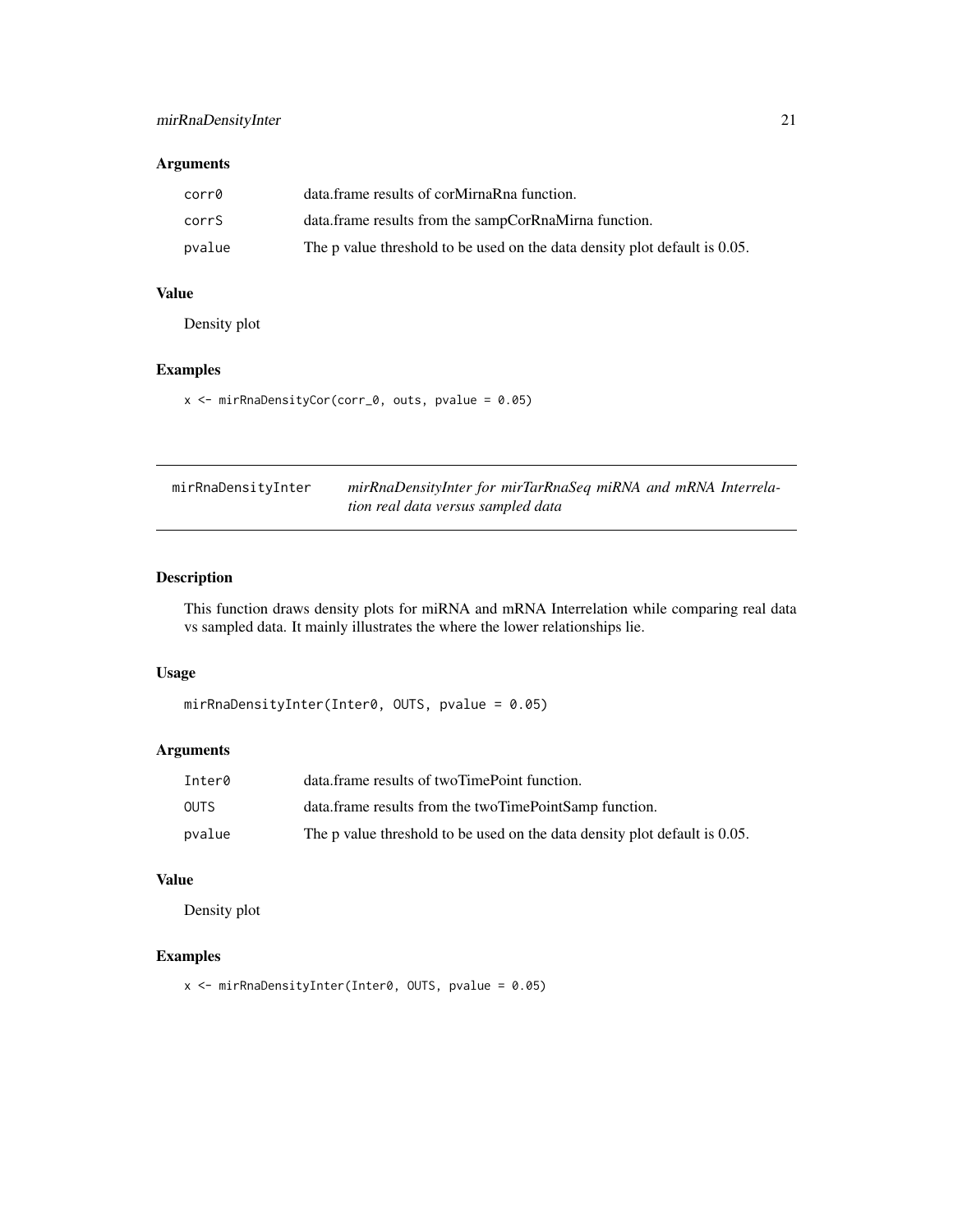<span id="page-21-0"></span>

This function draws pheatmaps for miRNA and mRNA correlation while using default and pheatmap for all other parameters

# Usage

```
mirRnaHeatmap(
  finalF,
  ...,
 upper_bound = 0,
 main = "Default mRNA miRNA heatmap",
 color = c(viridis::inferno(50), "grey90"),
  fontsize = 7
)
```
# Arguments

| finalF      | data.frame results of corMirnaRnaMiranda or corMirnaRna function                                                                             |
|-------------|----------------------------------------------------------------------------------------------------------------------------------------------|
| .           | arguments passed onto pheatmap                                                                                                               |
| upper_bound | is the upper bound of the correlation pheatmap scale default is zero user can set<br>to values based on output of correlation result (value) |
| main        | is the title of the pheatmap                                                                                                                 |
| color       | default inferno(50) from the library viridis R base, R colorbrewer and viridis<br>compatible                                                 |
| fontsize    | default is 7 user adjustable                                                                                                                 |

#### Value

pheatmap Obj

# Examples

x <- mirRnaHeatmap(corr\_0)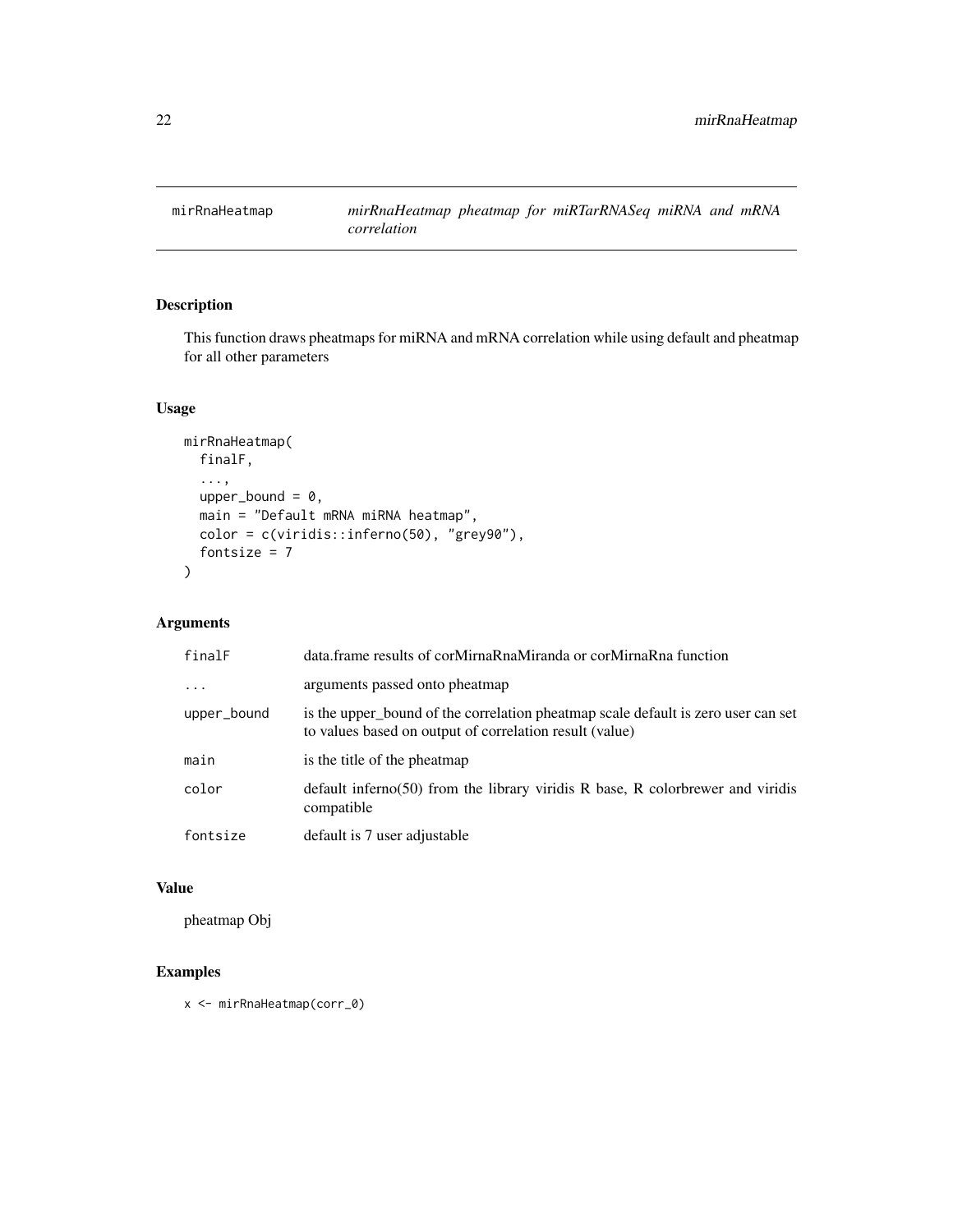<span id="page-22-0"></span>mirRnaHeatmapDiff *mirRnaHeatmapDiff heatmap for miRTarRNASeq miRNA and mRNA correlation*

# Description

This function draws heatmaps (pheatmaps) for miRNA and mRNA correlation while using default and heatmap for all other parameters

# Usage

```
mirRnaHeatmapDiff(
  finalF,
  ...,
  upper_bound = 0,
 main = "Default mRNA miRNA heatmap",
  color = c("grey90", viridis::inferno(50)),
  fontsize = 7
)
```
#### Arguments

| finalF      | data.frame results of corMirnaRnaMiranda or corMirnaRna function                                                                             |
|-------------|----------------------------------------------------------------------------------------------------------------------------------------------|
| .           | arguments passed onto pheatmap                                                                                                               |
| upper_bound | is the upper bound of the correlation pheatmap scale default is zero user can set<br>to values based on output of correlation result (value) |
| main        | is the title of the pheatmap                                                                                                                 |
| color       | default inferno(50) from the library viridis $R$ base, $R$ colorbrewer and viridis<br>compatible                                             |
| fontsize    | default is 7 user adjustable                                                                                                                 |

#### Value

pheatmap Obj

#### Examples

x <- mirRnaHeatmapDiff(results\$corrs, upper\_bound = -0.1, color = rainbow(50), fontsize = 10)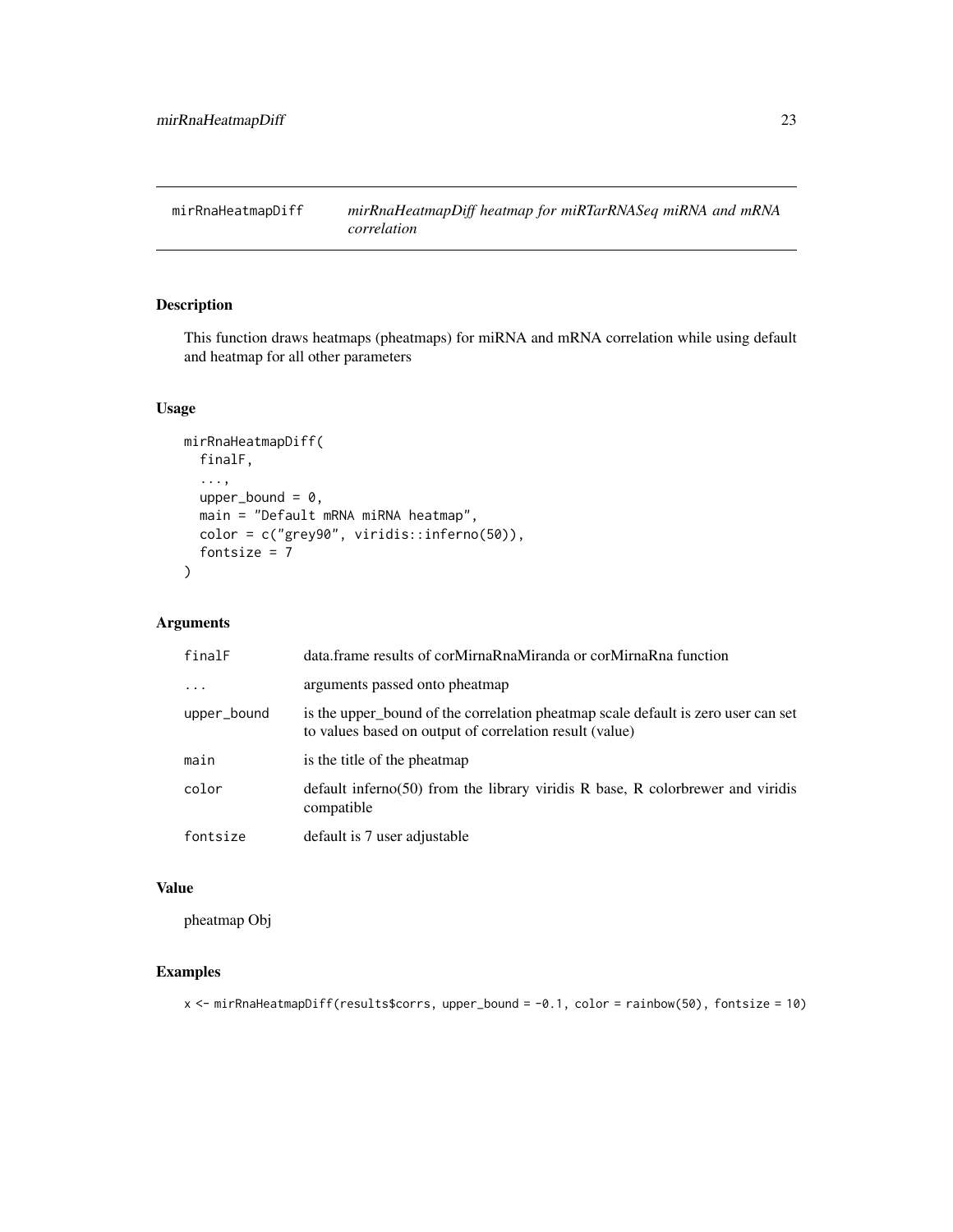<span id="page-23-0"></span>

Obtain model AIC

# Usage

modelAIC(x)

# Arguments

x fitted model

# Value

AIC for model

# Examples

modelAIC(some\_model)

modelCoefficients *Obtain coefficients*

# Description

Obtain coefficients

# Usage

modelCoefficients(x)

# Arguments

x fitted model

# Value

fitted model coefficients

# Examples

modelCoefficients(some\_model)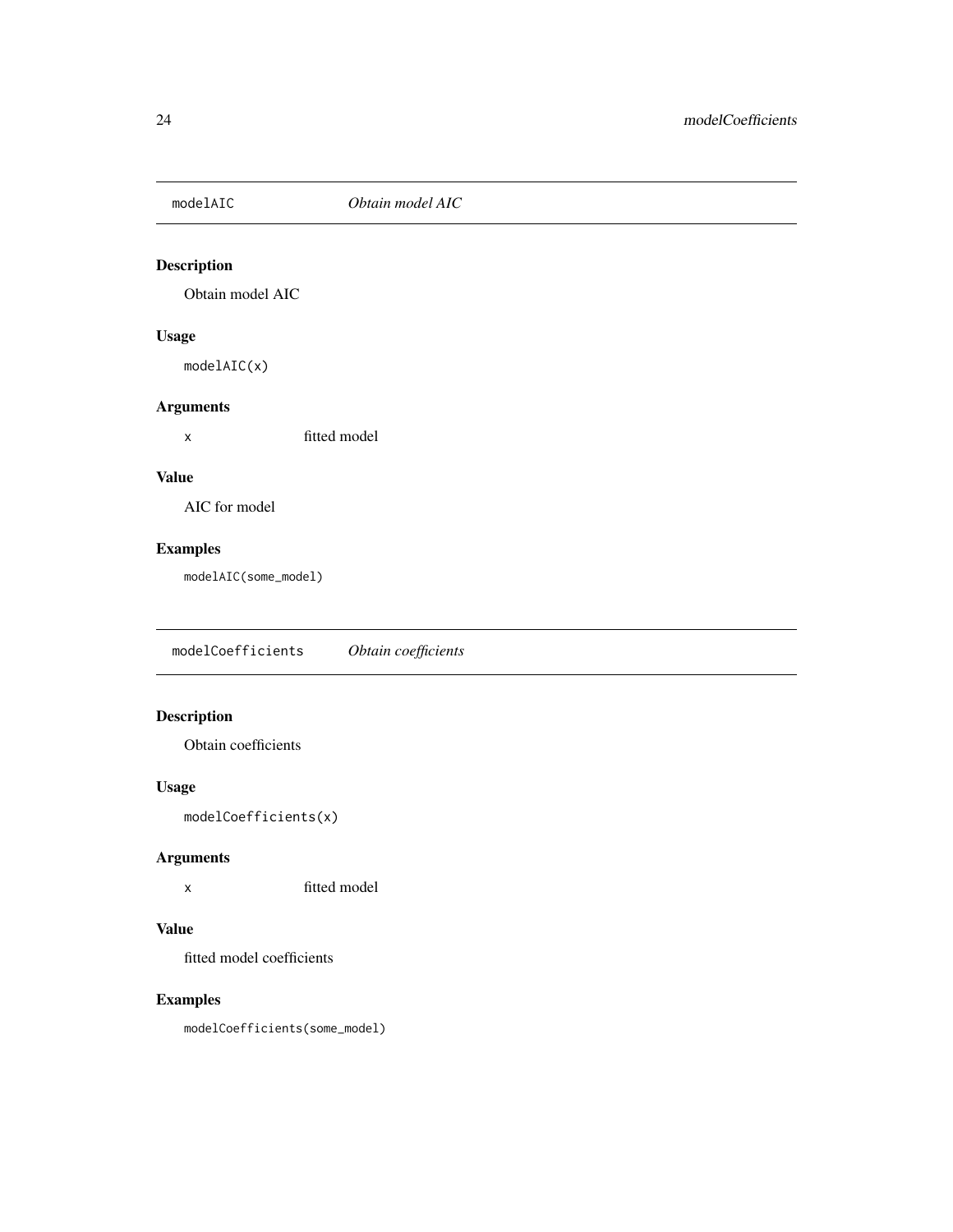<span id="page-24-0"></span>

Obtain model input data

# Usage

modelData(x)

# Arguments

x fitted model

# Value

Input data for the fitted model

# Examples

x <- modelData(some\_model)

modelModelName *Obtain model name*

# Description

Obtain model name

# Usage

modelModelName(x)

# Arguments

x fitted model

#### Value

model name

# Examples

modelModelName(some\_model)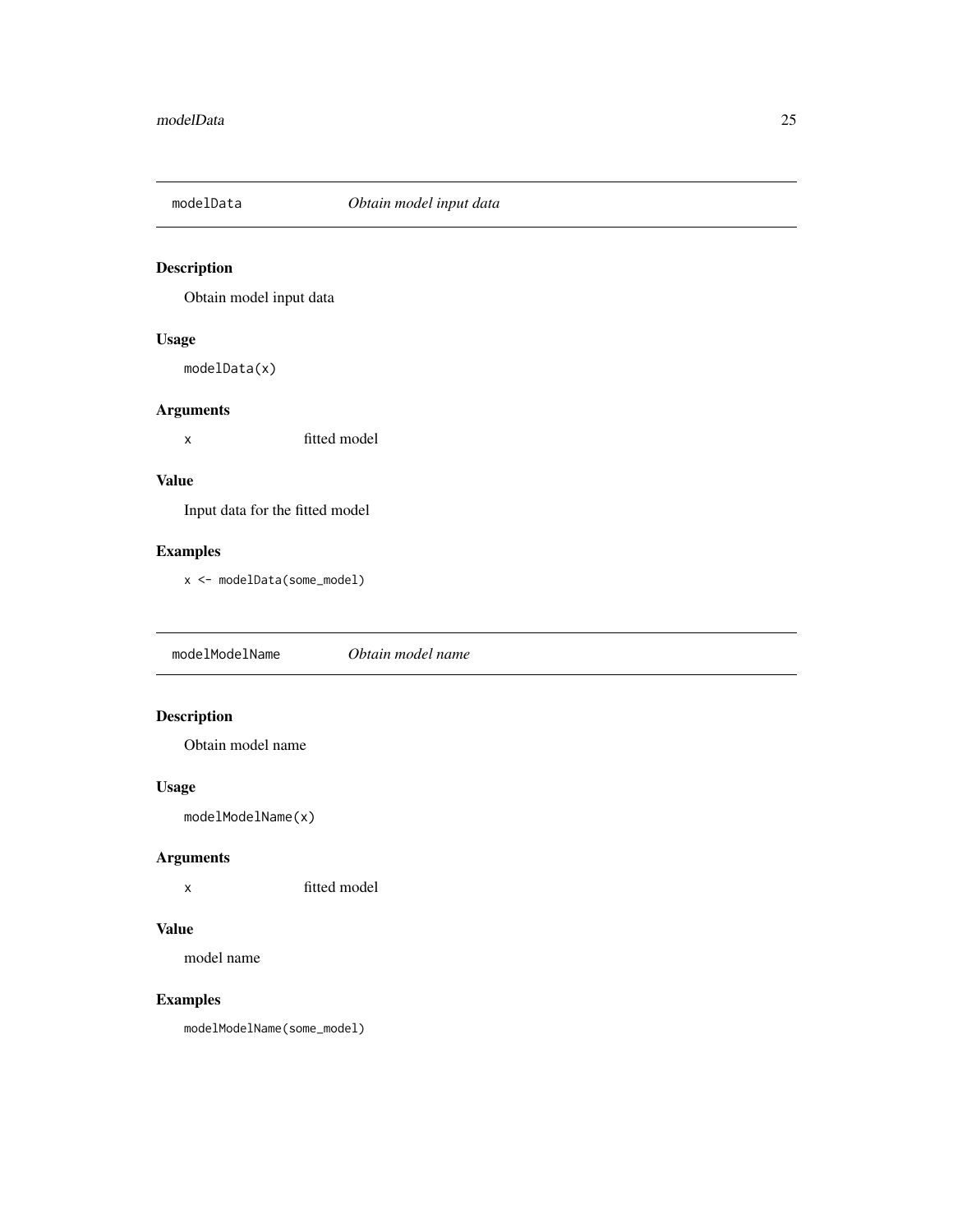<span id="page-25-0"></span>modelModelPvalue *Obtain model p-value*

# Description

Obtain model p-value

#### Usage

modelModelPvalue(x)

#### Arguments

x fitted model

#### Value

Pvalue for the model

#### Examples

modelModelPvalue(some\_model)

modelsFilter *modelsFilter Filter a list of models based on logical expression*

# Description

This function can be used to filter a list of models (such as returned by runModelsZInf()) based on a logical expression.

#### Usage

```
modelsFilter(models, expr, quiet = FALSE)
```
#### Arguments

| models | list of models and related elemenets, such as returned by runModelsZInf()       |
|--------|---------------------------------------------------------------------------------|
| expr   | expression that yields a logical vector (evaluated in the environment of model) |
| auiet  | suppress warnings                                                               |

#### Value

models but with all elements filtered by logical expression expr. Elements for which filter could not be applied (e.g. length mismatch between element and condition) are set to NA.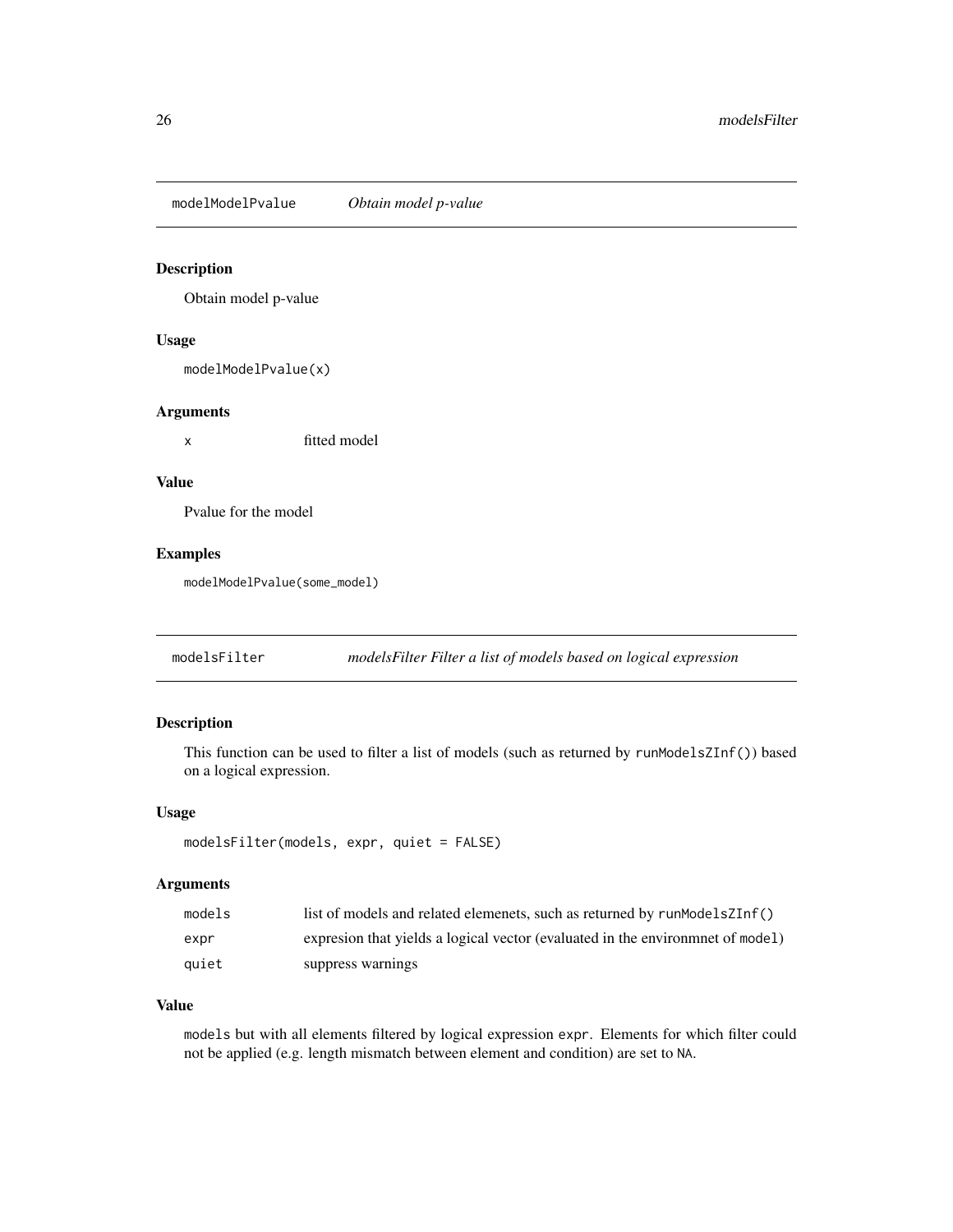# <span id="page-26-0"></span>modelTermPvalues 27

# Examples

```
x <- modelsFilter(models, pvalues < 0.05)
x <- modelsFilter(models, is_significant)
x <- modelsFilter(models, is_significant == FALSE)
```
modelTermPvalues *Obtain p-values for terms in model formula*

#### Description

Obtain p-values for terms in model formula

#### Usage

modelTermPvalues(x)

#### Arguments

x fitted model

#### Value

Pvalue for the terms in the fitted model

#### Examples

modelTermPvalues(some\_model)

| <b>mRNA</b> | This is data is the mRNA expression file. This data set is used in docu- |
|-------------|--------------------------------------------------------------------------|
|             | <i>mentation examples.</i>                                               |

# Description

This is data is the mRNA expression file. This data set is used in documentation examples.

| mRNA0 2 | This is data is the mRNA0_2 FC for 0-2 time point. This data set is |  |
|---------|---------------------------------------------------------------------|--|
|         | used in documentation examples.                                     |  |

# Description

This is data is the mRNA0\_2 FC for 0-2 time point. This data set is used in documentation examples.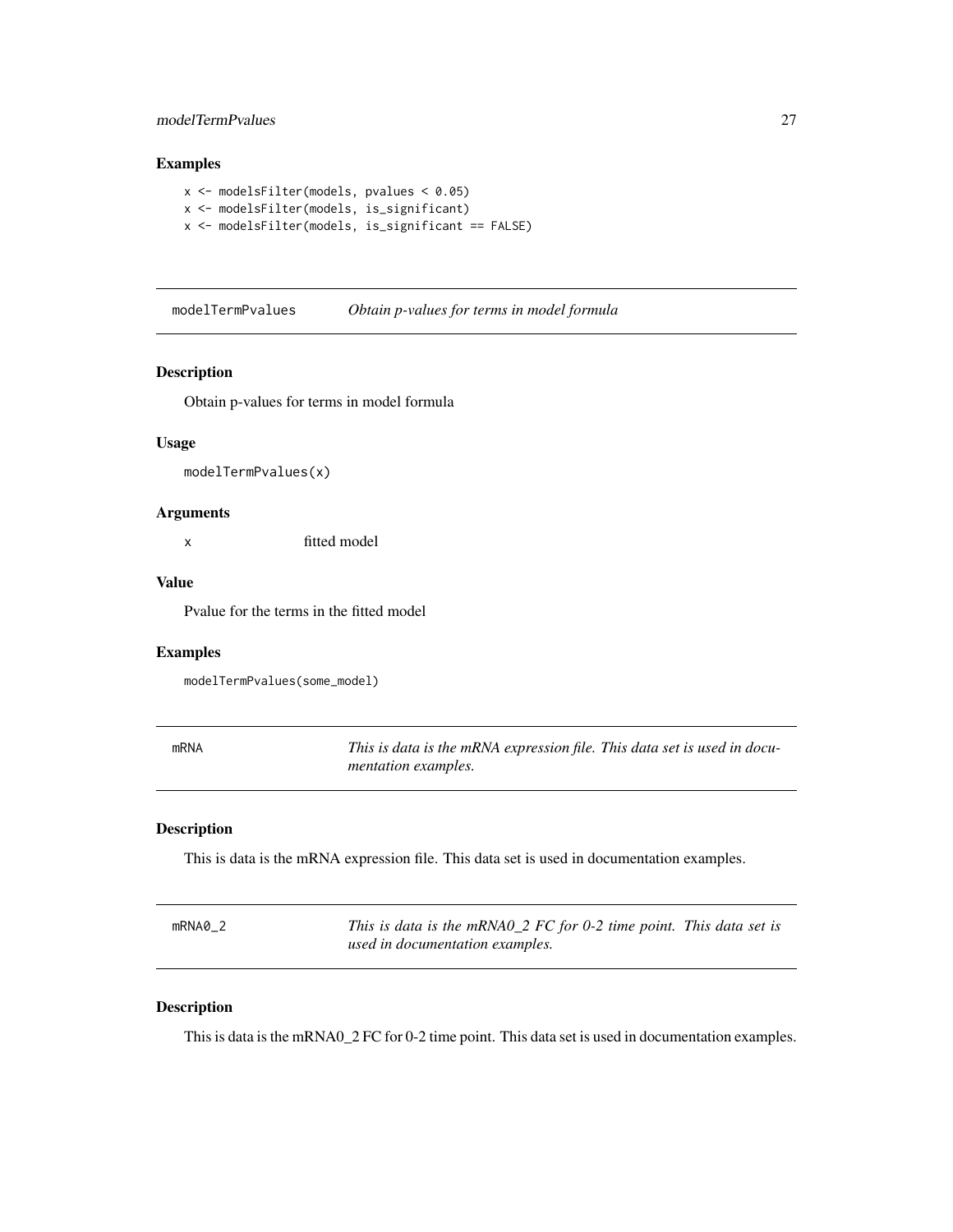<span id="page-27-0"></span>mRNA0\_5 *This is data is the mRNA0\_5 FC for 0-5 time point. This data set is used in documentation examples.*

# Description

This is data is the mRNA0\_5 FC for 0-5 time point. This data set is used in documentation examples.

mRNA2\_5 *This is data is the mRNA2\_5 FC for 2-5 time point. This data set is used in documentation examples.*

#### Description

This is data is the mRNA2\_5 FC for 2-5 time point. This data set is used in documentation examples.

| mRNA fc | This is data is the combined mRNA FC for all time points. This data |
|---------|---------------------------------------------------------------------|
|         | set is used in documentation examples.                              |

#### Description

This is data is the combined mRNA FC for all time points. This data set is used in documentation examples.

| mRNA fc2 | This data is the mRNA fold change data set for difference or interrela- |
|----------|-------------------------------------------------------------------------|
|          | tion section. This data set is used in documentation examples.          |

# Description

This data is the mRNA fold change data set for difference or interrelation section. This data set is used in documentation examples.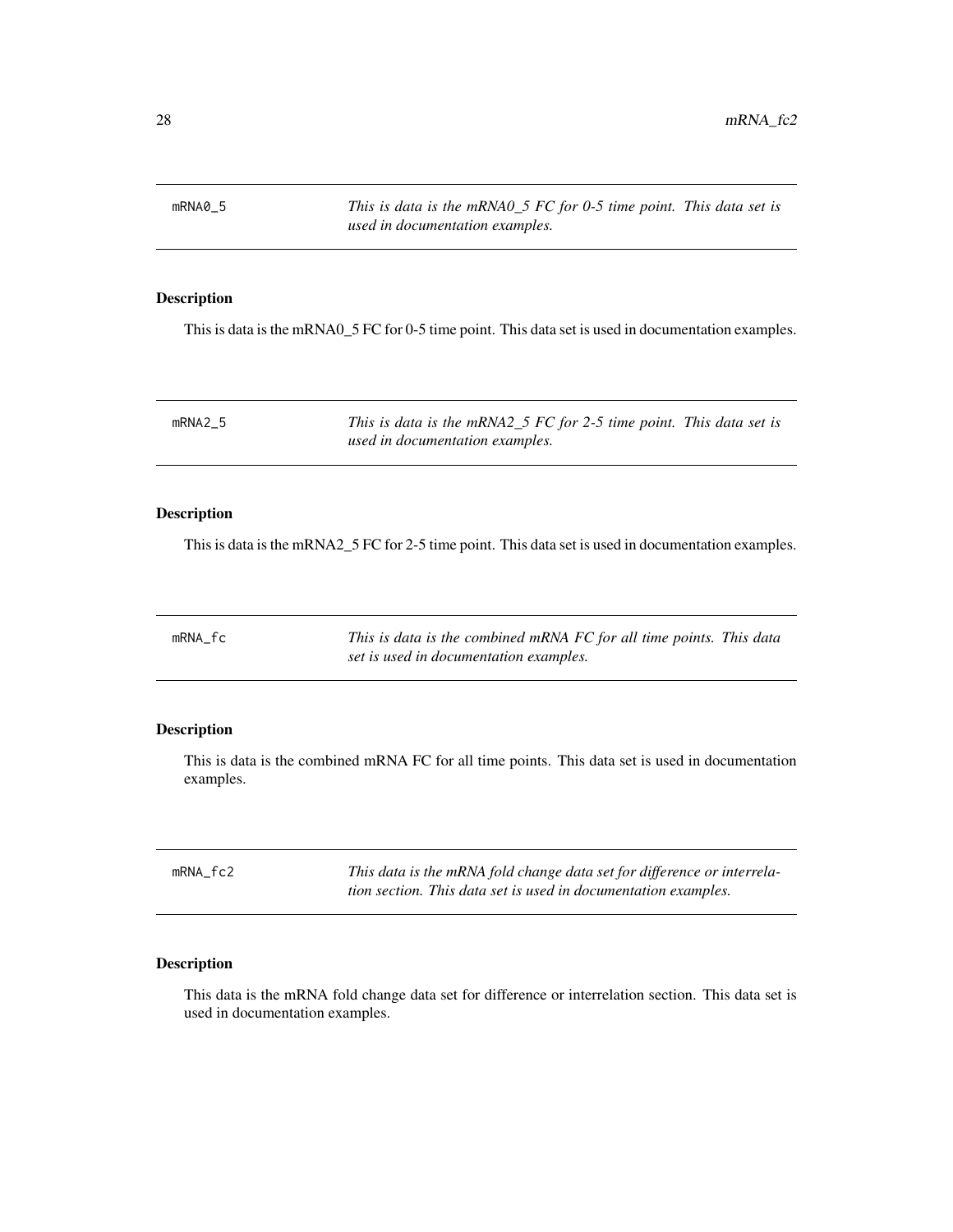<span id="page-28-0"></span>

| one2manySponge | Sparse Partial Correlations On mRNA/miRNA Expression We make<br>mirTarRnaSeq compatible to SPONGE package in order to estimate                                                                                 |
|----------------|----------------------------------------------------------------------------------------------------------------------------------------------------------------------------------------------------------------|
|                | sparse matrix correlation (using elstic net) for prediction potential<br>miRNA-mRNA interaction. Note this function/method is suggested for<br>miRNA/mRNA interactions in many samples with a notable variance |
|                | of mRNA/miRNA expression. This model also only reports negative<br>sparse partial correlation predictions.                                                                                                     |

Sparse Partial Correlations On mRNA/miRNA Expression We make mirTarRnaSeq compatible to SPONGE package in order to estimate sparse matrix correlation (using elstic net) for prediction potential miRNA-mRNA interaction. Note this function/method is suggested for miRNA/mRNA interactions in many samples with a notable variance of mRNA/miRNA expression. This model also only reports negative sparse partial correlation predictions.

#### Usage

```
one2manySponge(mirna_exp, diff_exp, miranda_sponge_predict, non_null = TRUE)
```
#### Arguments

| mirna_exp              | miRna expression data.frame with miRNA for rows and samples for columns          |
|------------------------|----------------------------------------------------------------------------------|
| diff_exp               | mRNA expression data.frame with mRNA for rows and samples for columns            |
| miranda_sponge_predict |                                                                                  |
|                        | miRanda sponge compatible matrix produced by miranda_sponge_predict func-        |
|                        | tion                                                                             |
| non_null               | The default for this parameter is TRUE, hence it returns only non-null estimated |
|                        | if FALSE it would return all NULL and TRUE estimates.                            |

#### Value

matrix adjacency matrix with column names miRNA and row names mRNA

| one20neRnaMiRNA | one2OneRnaMiRNA correlation for miRNA and mRNA using differn- |
|-----------------|---------------------------------------------------------------|
|                 | tial expression fold change and if/when available p-value     |

#### Description

This function inputs accept a list of dataframes and returns an obj with two dataframes called FC and p-value. FC with rownames  $==$  genes and columns are FC1, 2, 3, ... (with fold-changes) -P-value with rownames  $=$  genes and columns are P1, 2, 3, ... (with p-values) both data.frames have the same order dimensions.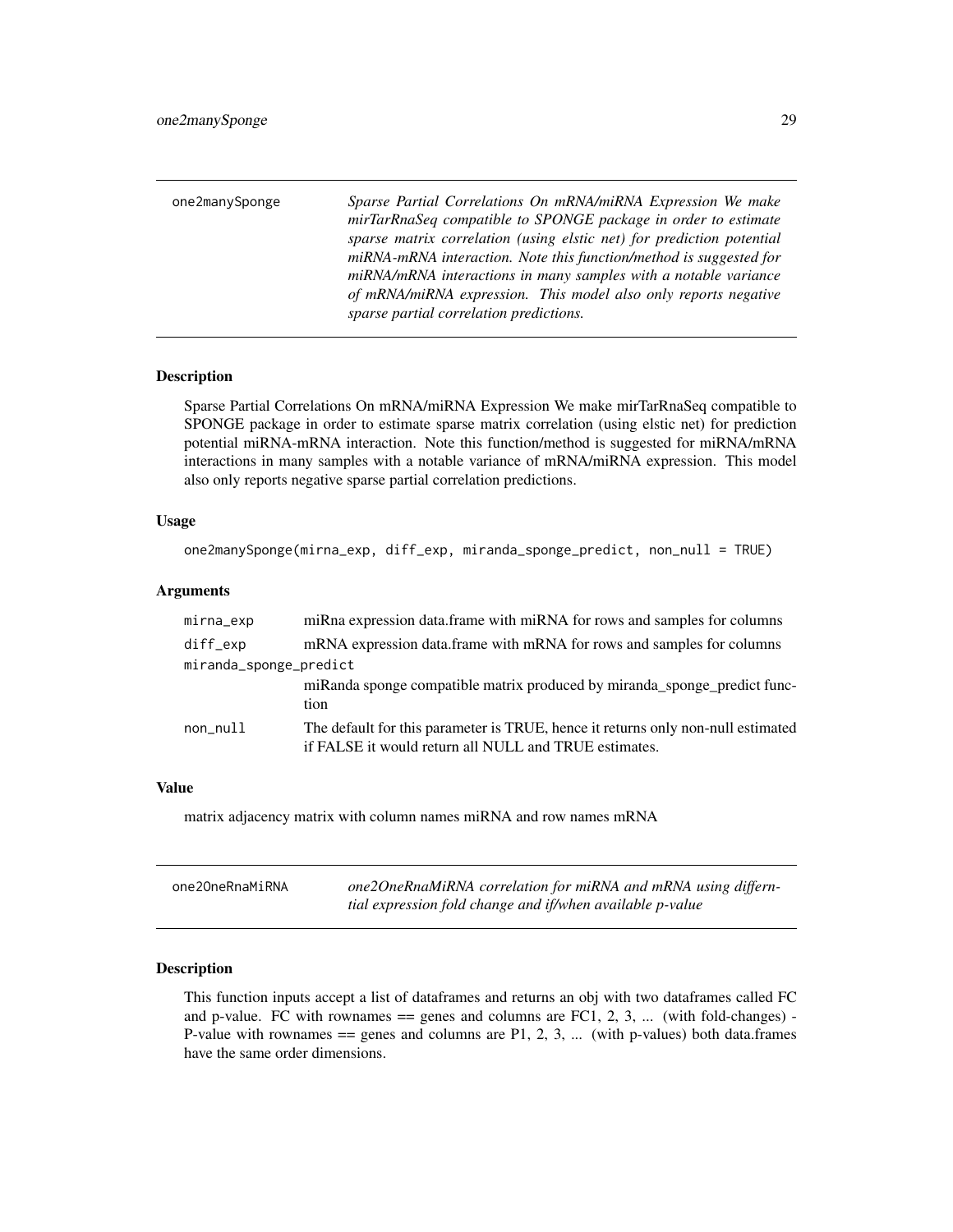# Usage

```
one2OneRnaMiRNA(
  files,
  gene_colname = "Gene",
  fc_colname = "FC",
 pval_colname = "pvalue",
 pthreshold = NULL
)
```
# Arguments

| files        | a list of dataframes either miRNAs or mRNAs from various time points.                                                  |
|--------------|------------------------------------------------------------------------------------------------------------------------|
| gene_colname | Default is a vector character of length 1 "Gene" user can alter if they choose<br>This column contains the gene names. |
| fc_colname   | Default "FC" is coloumn name for fold changes user can alter if they choose.                                           |
| pval_colname | Default is "pvalue" column name for p-values (in input).                                                               |
| pthreshold   | P-value threshold.                                                                                                     |

# Value

Correlation dataframe

# Examples

```
x <- one2OneRnaMiRNA(files)
```

| outs | This is data is the output file resulted from time point/conditions back- |
|------|---------------------------------------------------------------------------|
|      | ground correlation model. This data set is used in documentation ex-      |
|      | <i>amples.</i>                                                            |

# Description

This is data is the output file resulted from time point/conditions background correlation model. This data set is used in documentation examples.

| outs2 | This is data is the output file resulted from time point/conditions back-                          |  |
|-------|----------------------------------------------------------------------------------------------------|--|
|       | ground difference/interelation model. This data set is used in docu-<br><i>mentation examples.</i> |  |
|       |                                                                                                    |  |

# Description

This is data is the output file resulted from time point/conditions background difference/interelation model. This data set is used in documentation examples.

<span id="page-29-0"></span>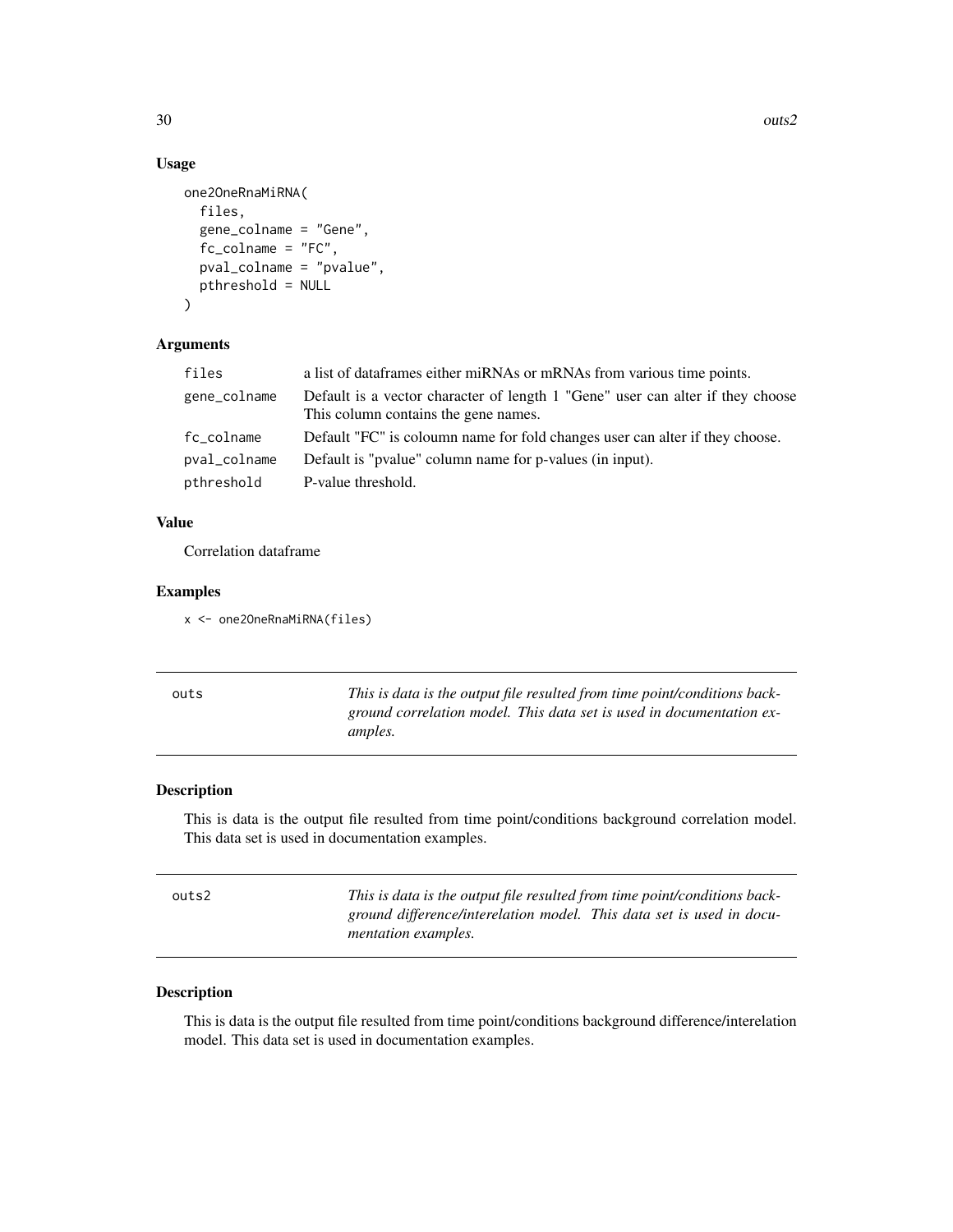<span id="page-30-0"></span>plotFit *Plot model*

# Description

Plot 2D description

# Usage

plotFit(model)

# Arguments

model linear model

# Value

does not return value

#### Examples

plotFit( $lm(x \sim y, data = data-frame(x = runif(10), y = runif(10))))$ 

plotResiduals *Plot residuals*

# Description

Plot residuals description

#### Usage

plotResiduals(model)

# Arguments

model linear model

# Value

does not return value

# Examples

```
plotResiduals(lm(x \sim y, data = data frame(x = runif(10), y = runif(10))))
```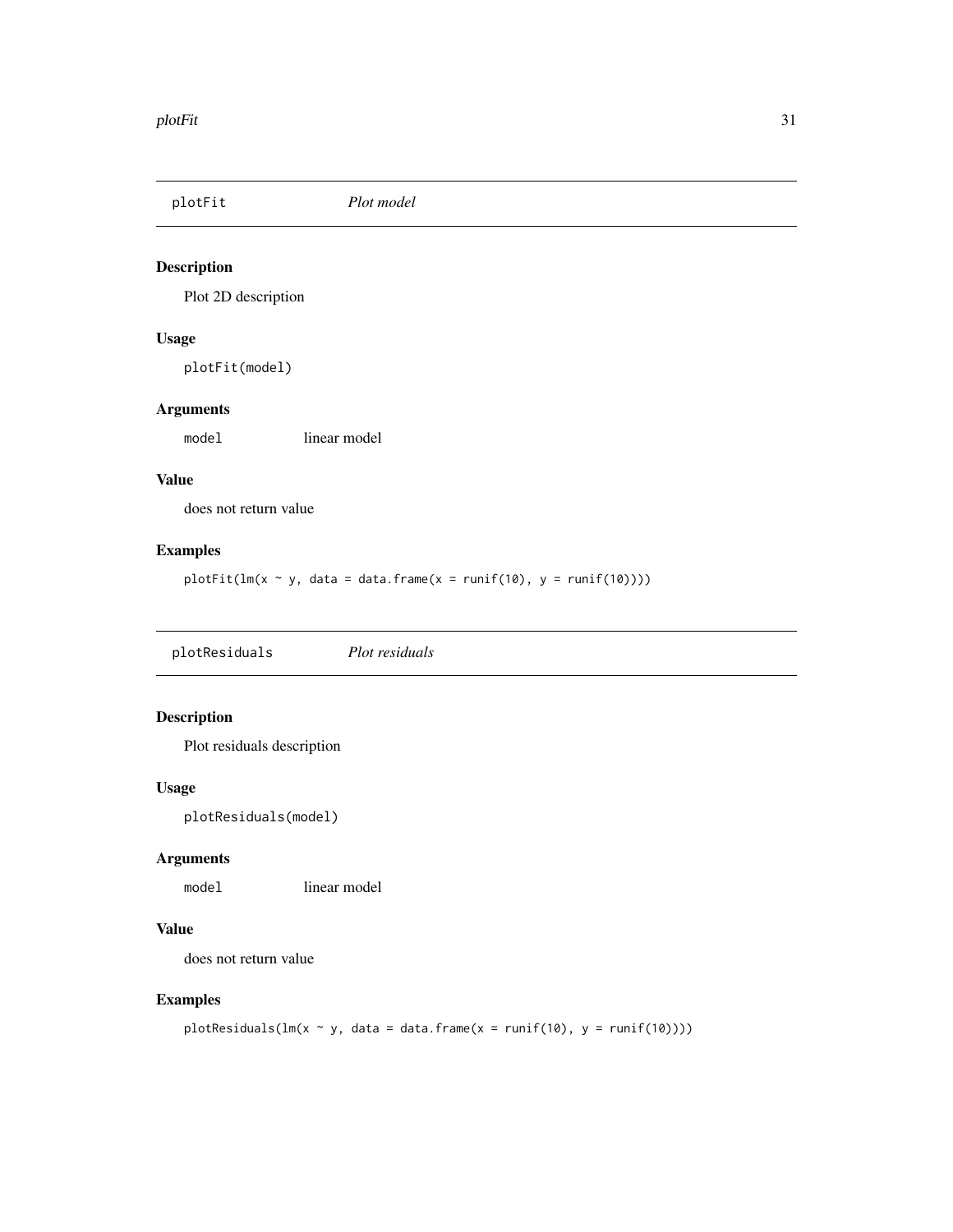<span id="page-31-0"></span>plotTerms *plotTerms*

#### Description

Plot terms description

#### Usage

plotTerms(model)

#### Arguments

model linear model

#### Value

does not return value

# Examples

plotTerms( $lm(x \sim y, data = data-frame(x = runif(10), y = runif(10))))$ 

results *This is data is the output file resulted from time point or conditions or correlation or interrelation model. This data set is used in documentation examples.*

# Description

This is data is the output file resulted from time point or conditions or correlation or interrelation model. This data set is used in documentation examples.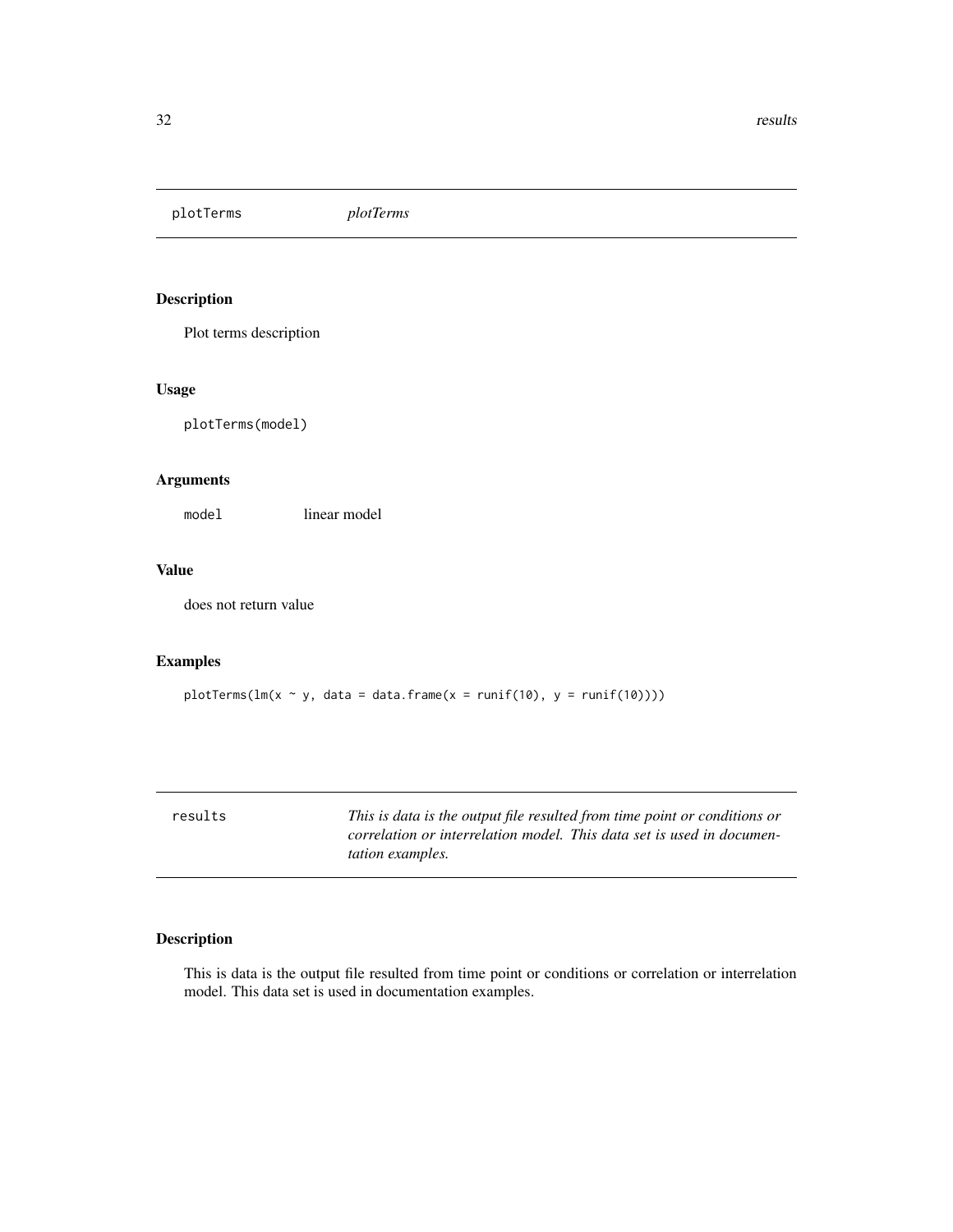<span id="page-32-0"></span>runAllMirnaModels *runAllMirnaModels runModel for all miRNAs*

# Description

This function runs the "runModel" function for all miRNAs and mRNA combinations of two and returns a list with significant genes and FDR models

#### Usage

```
runAllMirnaModels(
 mirnas,
 DiffExpmRNA,
 DiffExpmiRNA,
 miranda_data,
 prob = 0.75,
  fdr\_cutoff = 0.1,
 method = "fdr",cutoff = 0.05,
  all_coeff = FALSE,
 mode = NULL,family = glm_poisson(),
  scale = 1)
```
# Arguments

| mirnas       | vector of unique miRNAs under investigation.                                                                                                               |
|--------------|------------------------------------------------------------------------------------------------------------------------------------------------------------|
| DiffExpmRNA  | deferentially/expressed mRNAs expression file.                                                                                                             |
| DiffExpmiRNA | deferentially/expressed miRNAs expression file.                                                                                                            |
| miranda_data | getInputSpecies output file (use low filters).                                                                                                             |
| prob         | user defined ratio for miRanda distribution for miRanda score selection default<br>is $0.75$ .                                                             |
| fdr_cutoff   | cutoff for FDR selection default is 0.1.                                                                                                                   |
| method       | finInterResult miRNA and mRNA interrelation in two time points results in a<br>dataframe.                                                                  |
| cutoff       | P-value cutoff of the model.                                                                                                                               |
| all_coeff    | if true only models with all negative coefficients will be selected if false at least<br>one negative coefficient should be in the model; default is TRUE. |
| mode         | model mode, default is Null, can be changed to "multi" and "inter".                                                                                        |
| family       | Default is glm_poisson(), for zero inflated negative binomial NB option use<br>$g\ln$ zeroinfl(dist="negbin").                                             |
| scale        | if normalized data (FPKM, RPKM, TPM, CPM), scale to 10 etc., however the<br>higher you go on #scale the less accuracy your p-value estimate will be.       |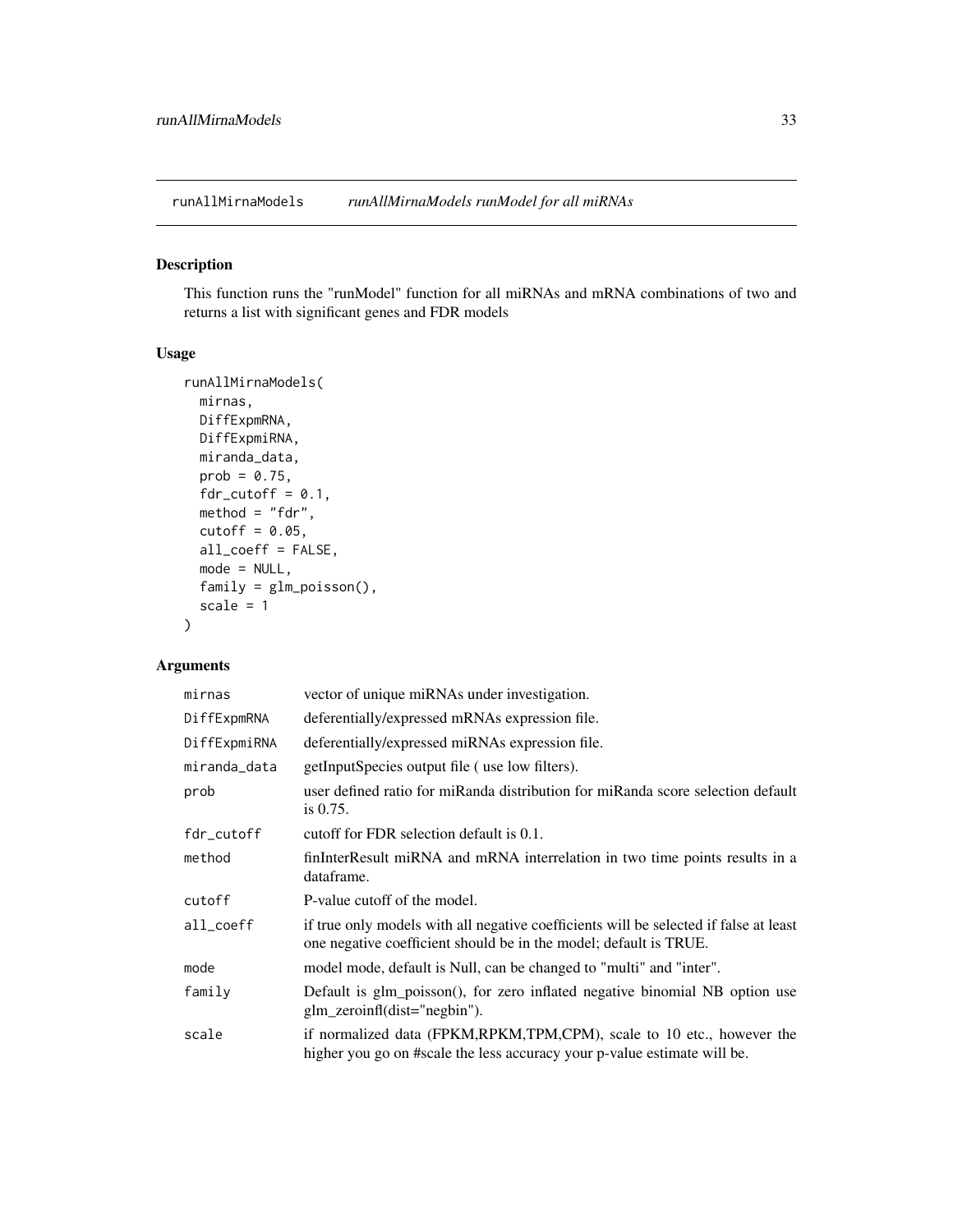# <span id="page-33-0"></span>Value

List of run models

# Examples

```
mirnas <- c("ebv-mir-bart9-5p", "ebv-mir-bart6-3p")
x <- runAllMirnaModels(mirnas, mRNA, miRNA, miRanda,
   prob = 0.90, fdr_cutoff = 0.1, method = "fdr",all_coeff = TRUE, mode = "multi",
   family = glm_poisson(), scale = 100
)
```
# runModel *Run a model of a specific kind*

# Description

Run a model of a specific kind

#### Usage

runModel(x, data, ..., model = glm\_gaussian())

# Arguments

| X     | model formula                  |
|-------|--------------------------------|
| data  | data.frame to run the model on |
|       | passed on to $fit()$           |
| model | model type                     |

# Value

fitted model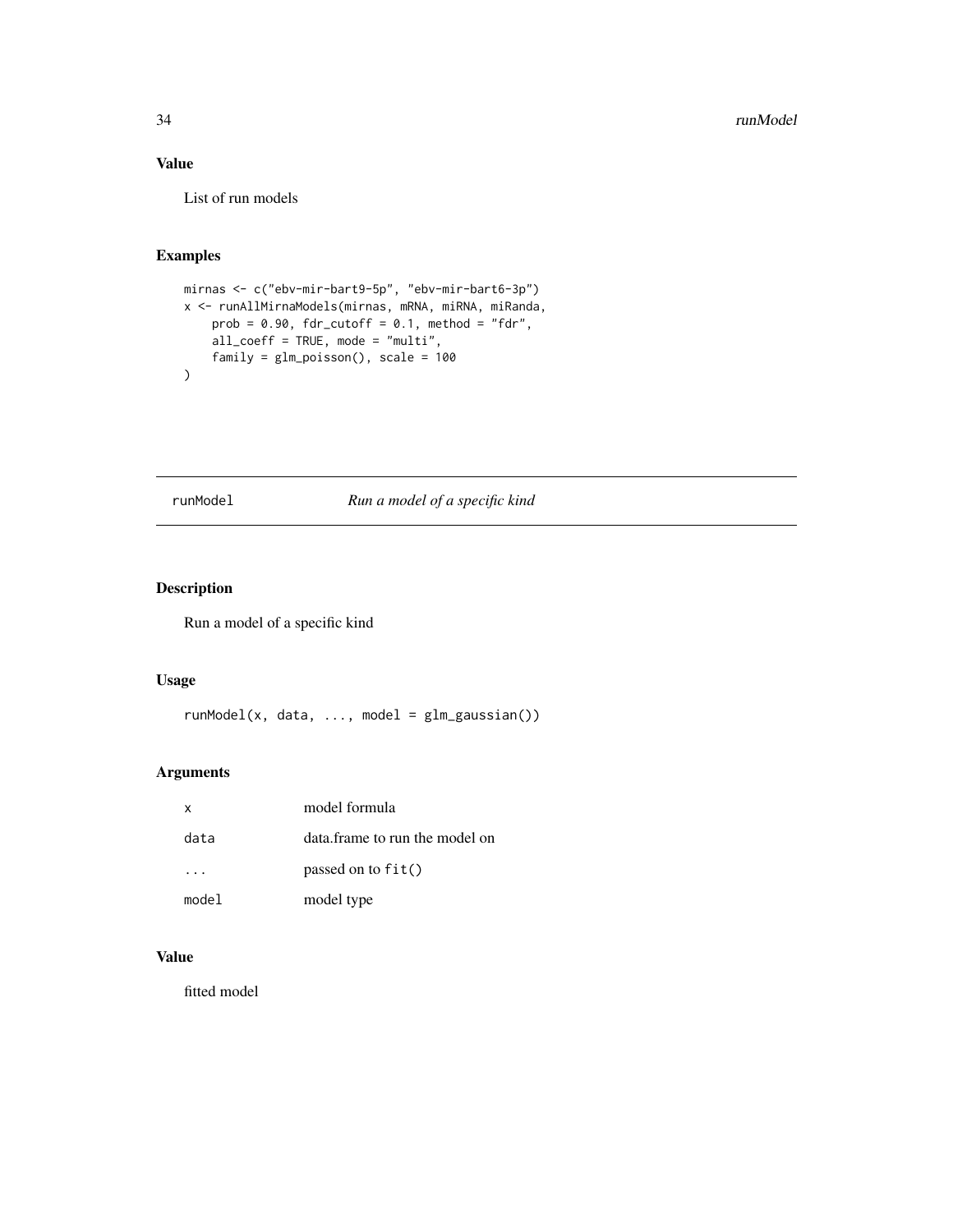<span id="page-34-0"></span>

This function defines the boundaries of mRNA vs miRNAs of interest to be analysed by the run-Models function

#### Usage

```
runModels(
  combination,
  select_mRNA,
 select_miRNA,
 mode = NULL,family = glm_poisson(),
  scale = 1,
 cutoff = 0.05,
 all_coeff = NULL
\lambda
```
#### Arguments

| combination  | the combined file for mRNA and selected miRNAs output of combiner function                                                                         |
|--------------|----------------------------------------------------------------------------------------------------------------------------------------------------|
| select_mRNA  | the output of gene_variant function.                                                                                                               |
| select_miRNA | The vector of miRNA/s to be investigated.                                                                                                          |
| mode         | the mode of analysis if more than one miRNA is being investigated multivariate<br>"multi" or co-variate/interaction analysis "inter" is being used |
| family       | gaussian or poisson                                                                                                                                |
| scale        | factor to scale input data (for genes) by, prior to rounding and model fitting.<br>(scale must be greater than zero).                              |
| cutoff       | p-value cut off to call significance                                                                                                               |
| all coeff    | if true only models with all negative coefficients will be selected if false at least<br>one                                                       |

# Value

A list of p-vlaues, annova, and significance for each gene and the miRNA/s of interest

#### Examples

x <- runModels(Combine, geneVariant, "ebv-mir-bart9-5p")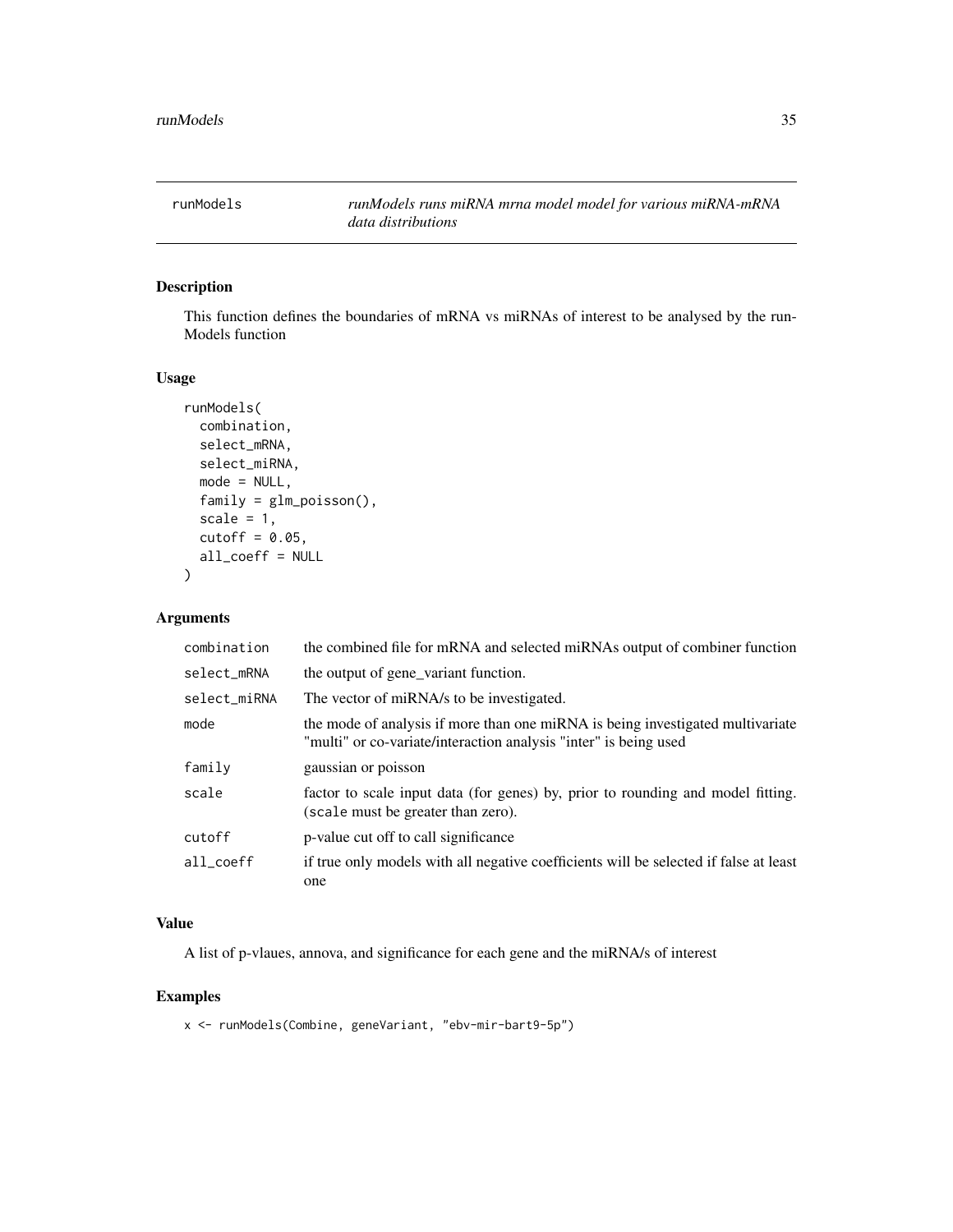<span id="page-35-0"></span>

This function uses the output of one2OneRnaMiRNA and returns a sampled from original file correlation dataframe depending on user sampling selection.

#### Usage

```
sampCorRnaMirna(
 mRNA,
 miRNA,
 method = "pearson",
  Shrounds = 100,
  Srounds = 1000
)
```
# Arguments

| mRNA     | mRNA file generated from fold changes (FC) obj of the one 20 neRnaMiRNA.  |
|----------|---------------------------------------------------------------------------|
| miRNA    | miRNA file generated from fold changes (FC) obj of the one 20 neRnaMiRNA. |
| method   | Default is "pearson" else use "kendall" or "spearman".                    |
| Shrounds | number of shuffling over the FC data, default is 100.                     |
| Srounds  | number of sampling from the shuffled data, default is 1000.               |

#### Value

Correlation data frame

# Examples

x <- sampCorRnaMirna(mRNA\_fc, miRNA\_fc, method = "pearson", Shrounds = 10, Srounds = 10)

| sig_corrs | This is data is the output file resulted from time point or conditions |
|-----------|------------------------------------------------------------------------|
|           | experiment for correlation model after filtering and threshold modifi- |
|           | cation. This data set is used in documentation examples.               |

#### Description

This is data is the output file resulted from time point or conditions experiment for correlation model after filtering and threshold modification. This data set is used in documentation examples.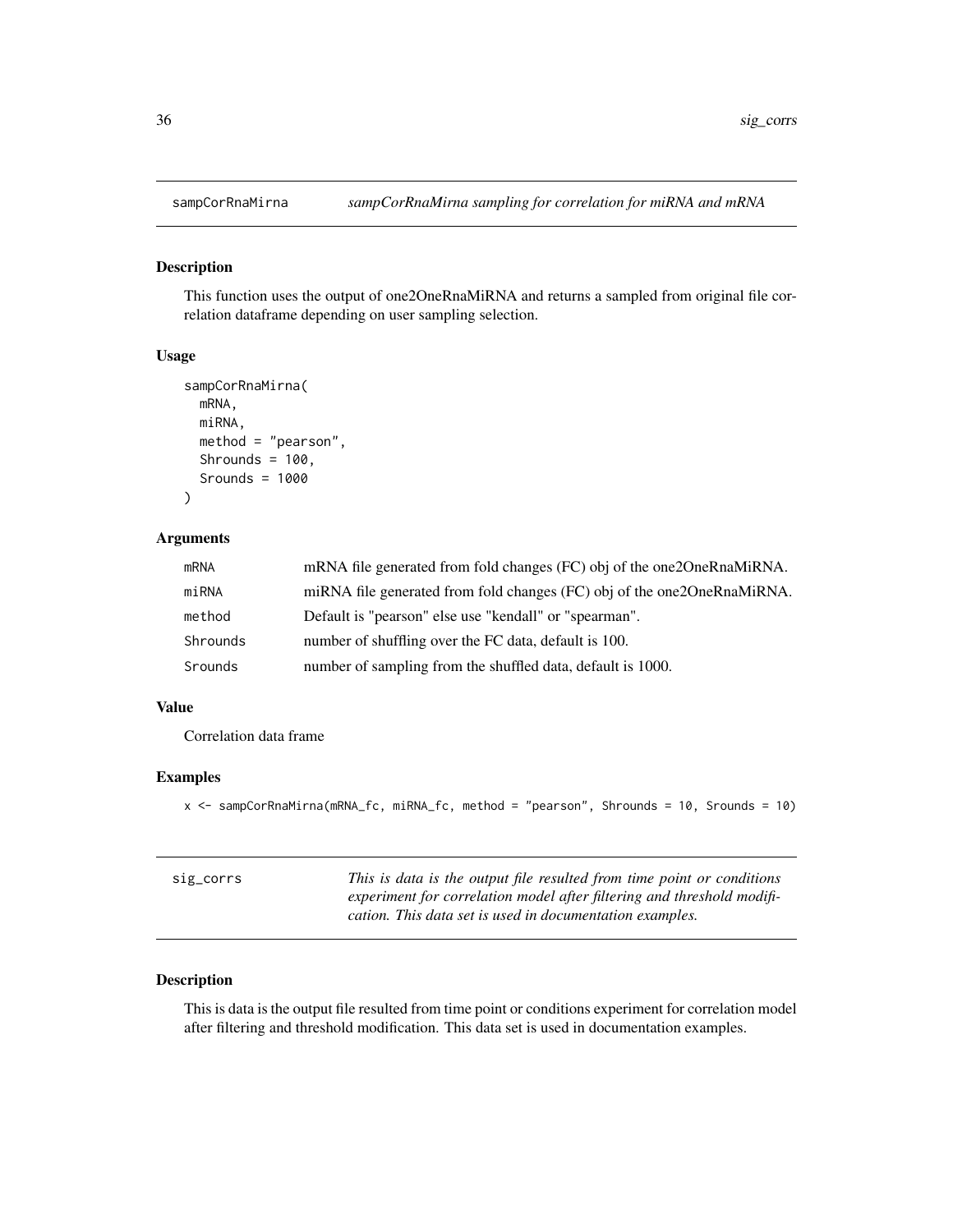<span id="page-36-0"></span>sig\_InterR *This is data is the output file resulted from time point or conditions experiment for interrelation model after filtering and threshold modification. This data set is used in documentation examples.*

# Description

This is data is the output file resulted from time point or conditions experiment for interrelation model after filtering and threshold modification. This data set is used in documentation examples.

some\_model *This is data is the results file from regression analysis and its estimates. This data set is used in documentation examples.*

#### Description

This is data is the results file from regression analysis and its estimates. This data set is used in documentation examples.

| threshSig |                        |  |  | threshSig Using shuffling threshold finds appropriate significant |  |
|-----------|------------------------|--|--|-------------------------------------------------------------------|--|
|           | miRNA-mRNA correlation |  |  |                                                                   |  |

#### Description

This function uses the sampCorRnaMirna shuffled output to determine an appropriate threshold for significant mRNA and miRNA relationship of the dataset and shows all those with significant relationships.

#### Usage

```
threshSig(corr0, corrS, pvalue = 0.05)
```
#### **Arguments**

| corr0  | data.frame results of corMirnaRna function.                |
|--------|------------------------------------------------------------|
| corrS  | vector of correlations, from the sampCorRnaMirna function. |
| pvalue | The p value threshold to be used on the sampled data.      |

#### Value

A dataframe of Significant mRNA and miRNA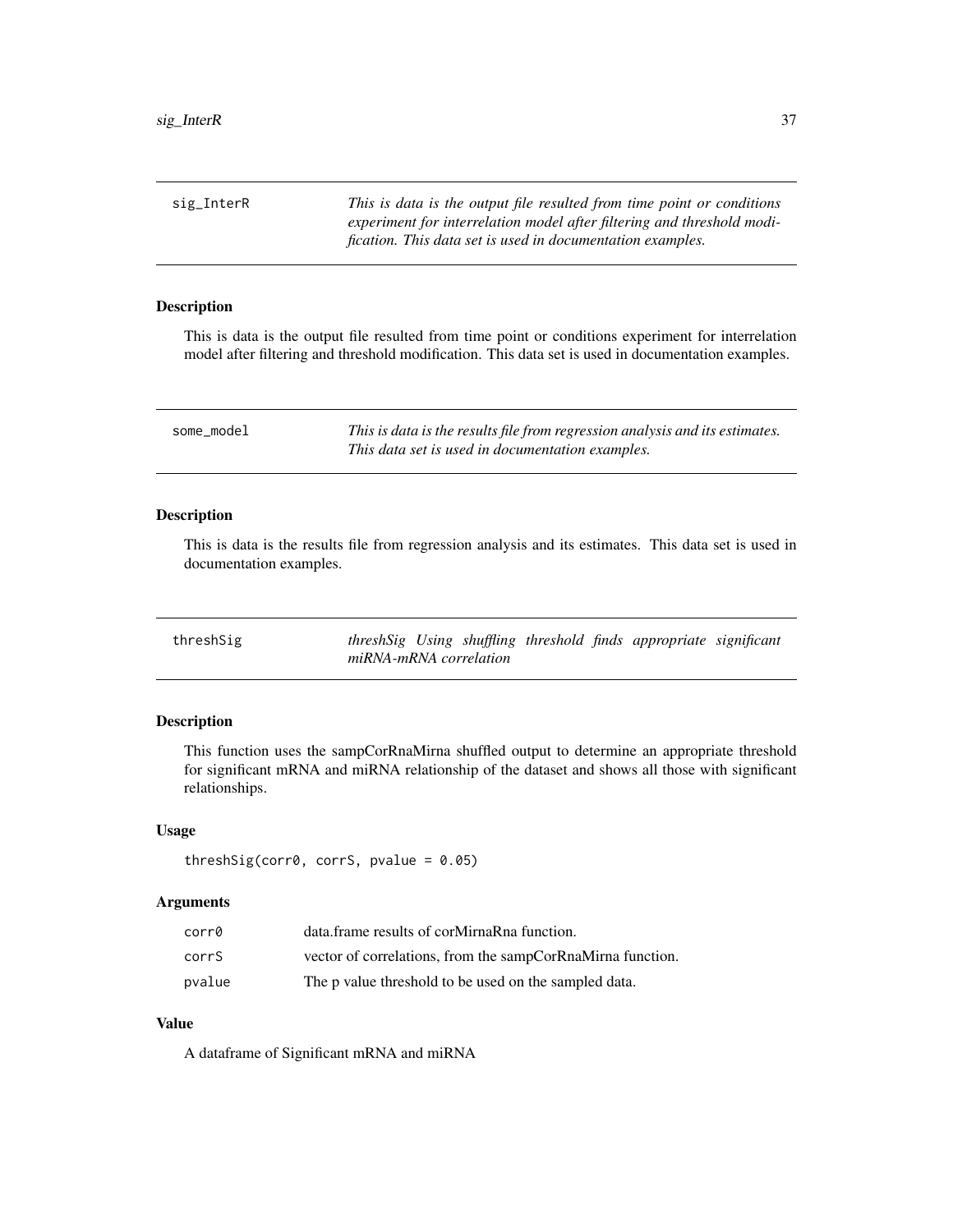#### Examples

x <- mirRnaHeatmap(outs, corr\_0)

threshSigInter *threshSigInter Using shuffling threshold finds appropriate significant miRNA-mRNA correlation*

# Description

This function uses the sampCorRnaMirna shuffled output to determine an appropriate thershold for significant mRNA and miRNA relationship of the dataset and shows all those with significant relationships.

#### Usage

threshSigInter(corr0, corrS, pvalue = 0.05)

#### Arguments

| corr0  | data.frame results of corMirnaRna function.                |
|--------|------------------------------------------------------------|
| corrS  | vector of correlations, from the sampCorRnaMirna function. |
| pvalue | The p value threshold to be used on the sampled data.      |

#### Value

A dataframe of Significant mRNA and miRNA

# Examples

 $x \le -$  threshSigInter(corr\_0, outs, pvalue = 0.05)

twoTimePoint *twoTimePoint miRNA and mRNA interrelation in two timepoints*

# Description

This function uses the output of one2OneRnaMiRNA and returns a sampled from original file interrelation dataframe depending on user sampling selection.

#### Usage

twoTimePoint(mRNA, miRNA)

<span id="page-37-0"></span>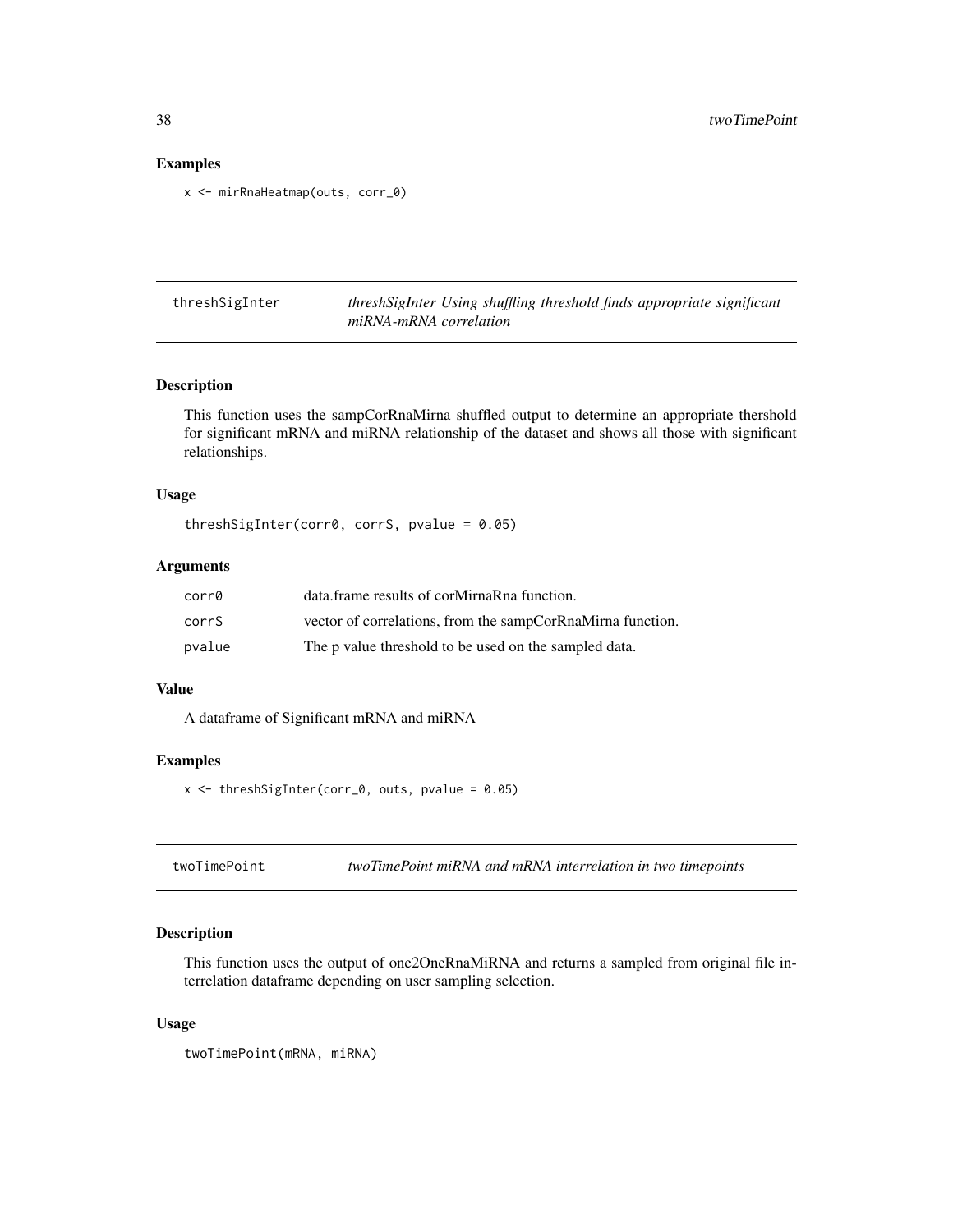# <span id="page-38-0"></span>twoTimePointSamp 39

# Arguments

| mRNA  | mRNA file generated from fold changes (FC) obj of the one2OneRnaMiRNA.    |
|-------|---------------------------------------------------------------------------|
| miRNA | miRNA file generated from fold changes (FC) obj of the one 20 neRnaMiRNA. |

#### Value

miRNA mRNA interrelation dataframe

#### Examples

x <- twoTimePoint(mRNA\_fc2, miRNA\_fc2)

| twoTimePointSamp | twoTimePointSamp miRNA and mRNA interrelation in two timepoints |
|------------------|-----------------------------------------------------------------|
|                  | sampling                                                        |

# Description

This function uses the output of one2OneRnaMiRNA and returns a sampled from orig file interrelation dataframe depending on user sampling selection.

#### Usage

```
twoTimePointSamp(mRNA, miRNA, Shrounds = 100, Srounds = 1000)
```
# Arguments

| mRNA     | mRNA file generated from fold changes (FC) obj of the one 20 neRnaMiRNA. |
|----------|--------------------------------------------------------------------------|
| miRNA    | miRNA file generated from fold changes (FC) obj of the one2OneRnaMiRNA.  |
| Shrounds | number of shuffling over the FC data, default is 100.                    |
| Srounds  | number of sampling from the shuffled data, default is 1000.              |

#### Value

miRNA mRNA interrelation dataframe

# Examples

```
x <- twoTimePointSamp(mRNA, miRNA, Shrounds = 10, Srounds = 10)
```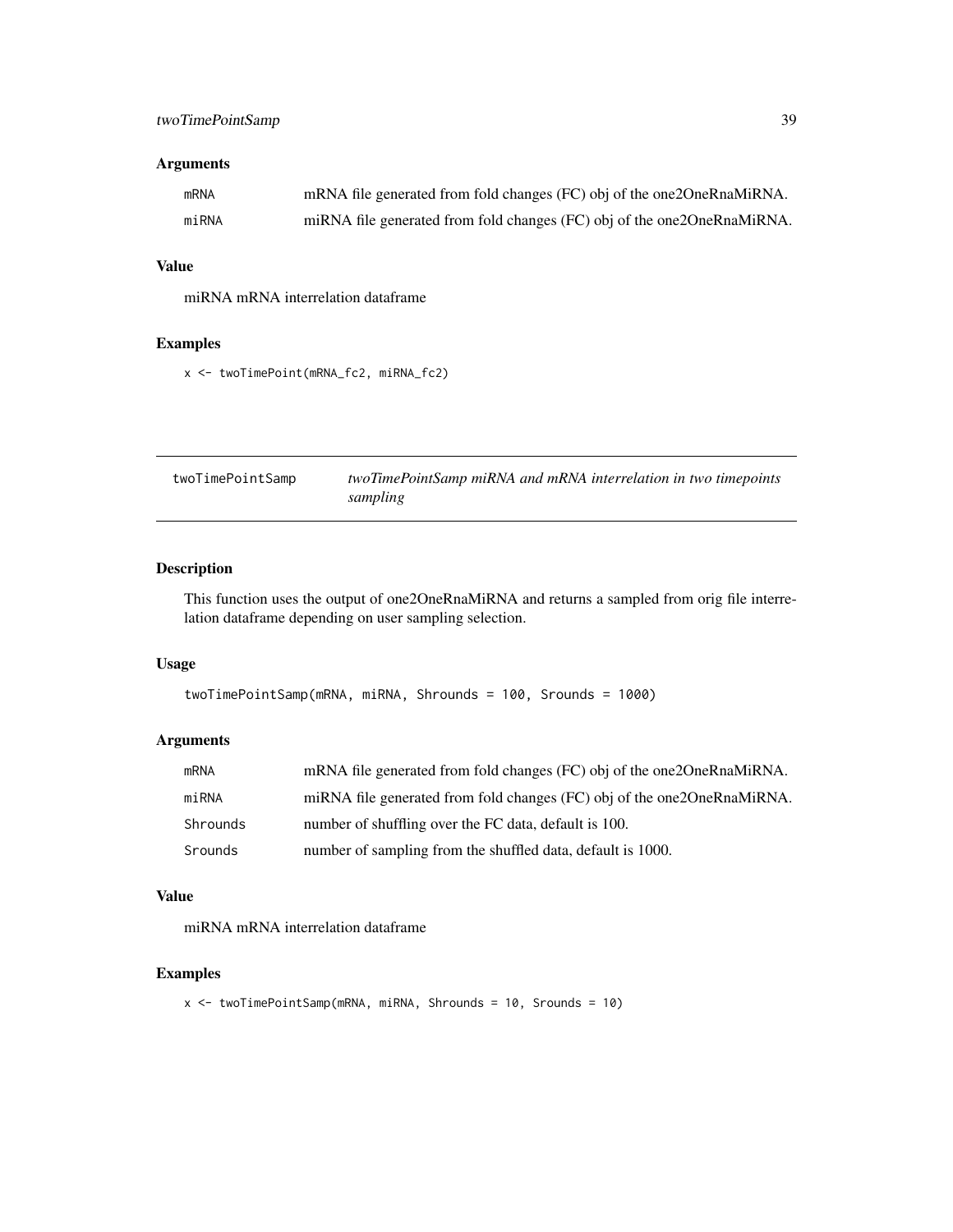<span id="page-39-0"></span>

Transposes and z-score transforms a matrix or data.frame.

# Usage

tzTrans(x)

# Arguments

x matrix of miRNA or mRNA or the data frame to be transformed

# Value

transposed and transformed version of x as a matrix.

# Examples

x <- tzTrans(miRNA)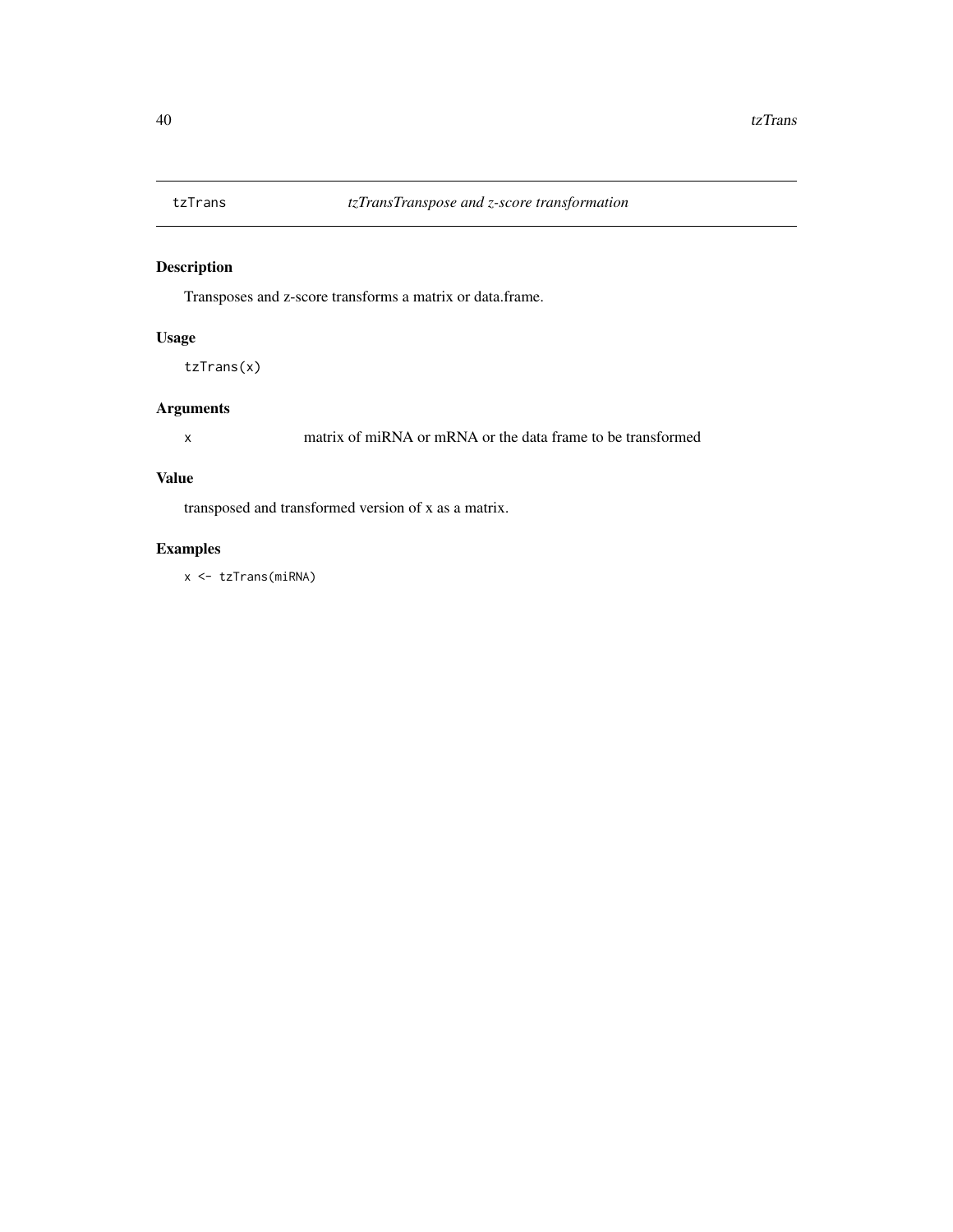# <span id="page-40-0"></span>Index

∗ 2d, plotFit, [31](#page-30-0) ∗ Correlation corMirnaRna, [5](#page-4-0) corMirnaRnaMiranda, [5](#page-4-0) ∗ Density mirRnaDensityCor, [20](#page-19-0) mirRnaDensityInter, [21](#page-20-0) ∗ Intersection miRanComp, [16](#page-15-0) ∗ Results finInterResult, [9](#page-8-0) ∗ R drawCorPlot, [7](#page-6-0) modelsFilter, [26](#page-25-0) ∗ SPONGE miranda\_sponge\_predict, [18](#page-17-0) ∗ Signficance, threshSigInter, [38](#page-37-0) ∗ Significance, miRandaIntersect, [17](#page-16-0) threshSig, [37](#page-36-0) ∗ Sponge, one2manySponge, [29](#page-28-0) ∗ Threshold, miRandaIntersect, [17](#page-16-0) ∗ Threshold corMirnaRna, [5](#page-4-0) corMirnaRnaMiranda, [5](#page-4-0) mirandaIntersectInter, [17](#page-16-0) threshSig, [37](#page-36-0) threshSigInter, [38](#page-37-0) ∗ all\_miRNAs runAllMirnaModels, [33](#page-32-0) ∗ ceRNA, miranda\_sponge\_predict, [18](#page-17-0) ∗ ceRNA one2manySponge, [29](#page-28-0) ∗ color,

mirRnaHeatmap, [22](#page-21-0) mirRnaHeatmapDiff, [23](#page-22-0) ∗ correction fdrSig, [8](#page-7-0) ∗ correlation, miranda\_sponge\_predict, [18](#page-17-0) one2manySponge, [29](#page-28-0) sampCorRnaMirna, [36](#page-35-0) twoTimePointSamp, [39](#page-38-0) ∗ correlation drawCorPlot, [7](#page-6-0) mirRnaHeatmap, [22](#page-21-0) mirRnaHeatmapDiff, [23](#page-22-0) one2OneRnaMiRNA, [29](#page-28-0) ∗ dataframe finInterResult, [9](#page-8-0) ∗ data Combine, [4](#page-3-0) corr\_0, [6](#page-5-0) final\_results, [8](#page-7-0) geneVariant, [10](#page-9-0) inter0, [15](#page-14-0) miRanda, [16](#page-15-0) miRandaM, [18](#page-17-0) miRNA, [19](#page-18-0) miRNA0\_2, [19](#page-18-0) miRNA0\_5, [19](#page-18-0) miRNA2\_5, [20](#page-19-0) miRNA\_fc, [20](#page-19-0) miRNA\_fc2, [20](#page-19-0) mRNA, [27](#page-26-0) mRNA0\_2, [27](#page-26-0) mRNA0\_5, [28](#page-27-0) mRNA2\_5, [28](#page-27-0) mRNA\_fc, [28](#page-27-0) mRNA\_fc2, [28](#page-27-0) outs, [30](#page-29-0) outs2, [30](#page-29-0) results, [32](#page-31-0)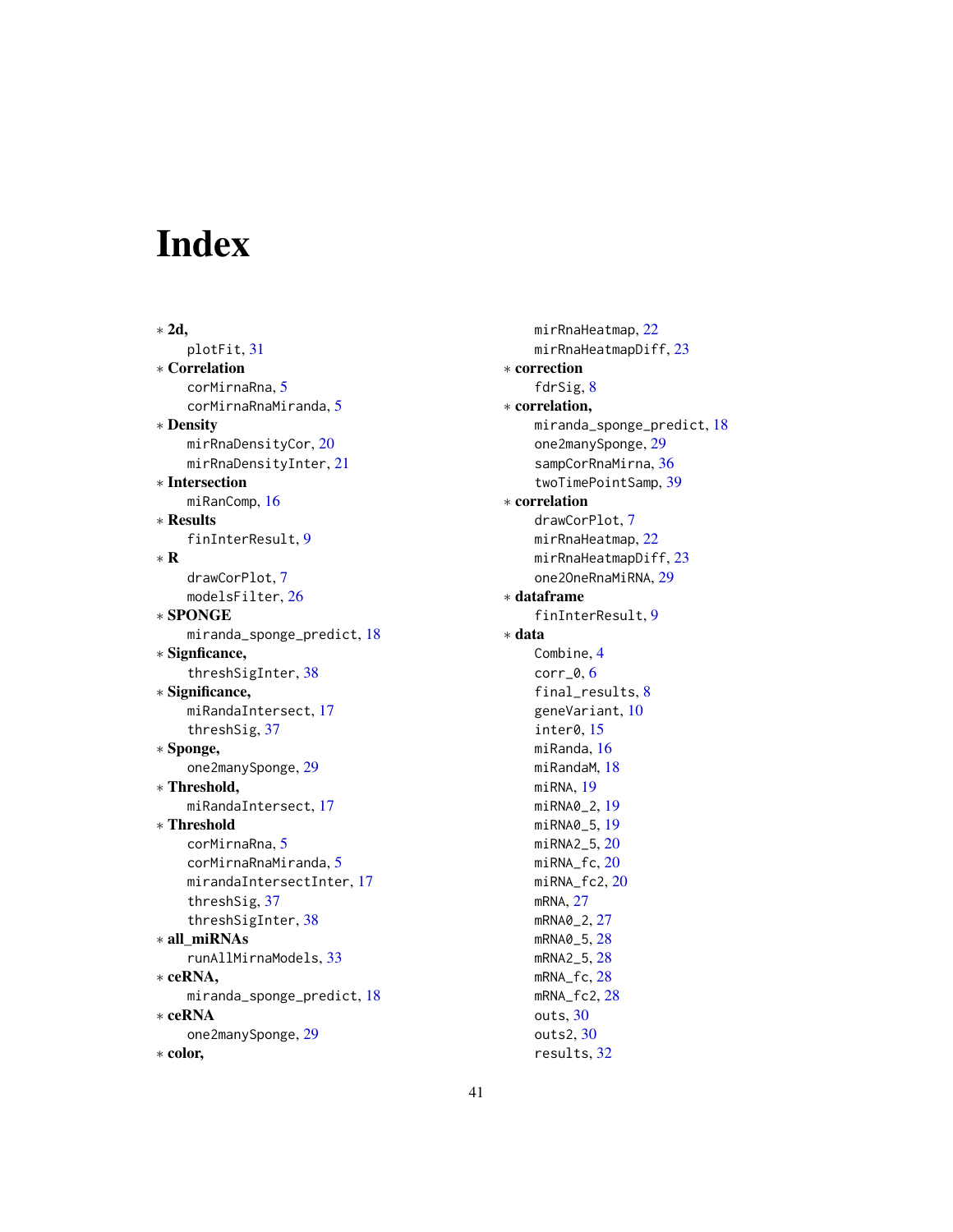sig\_corrs, [36](#page-35-0) sig\_InterR, [37](#page-36-0) some\_model, [37](#page-36-0) ∗ dimensions geneVari, [9](#page-8-0) ∗ expression miRanComp, [16](#page-15-0) ∗ filter modelsFilter, [26](#page-25-0) ∗ glm runModels, [35](#page-34-0) ∗ heatmap, mirRnaHeatmap, [22](#page-21-0) mirRnaHeatmapDiff, [23](#page-22-0) ∗ interaction runModels, [35](#page-34-0) ∗ interrelation twoTimePoint, [38](#page-37-0) ∗ intersect miRandaIntersect, [17](#page-16-0) mirandaIntersectInter, [17](#page-16-0) ∗ mRNA twoTimePoint, [38](#page-37-0) ∗ miRNA\_mRNA\_Intersection combiner, [4](#page-3-0) ∗ miRNA twoTimePoint, [38](#page-37-0) ∗ miRanda, corMirnaRna, [5](#page-4-0) corMirnaRnaMiranda, [5](#page-4-0) miranda\_sponge\_predict, [18](#page-17-0) ∗ miRanda corMirnaRna, [5](#page-4-0) corMirnaRnaMiranda, [5](#page-4-0) miRanComp, [16](#page-15-0) mirandaIntersectInter, [17](#page-16-0) ∗ mirTarRnaSeq, one2manySponge, [29](#page-28-0) ∗ miranda, getInputSpecies, [10](#page-9-0) ∗ mirandaIntersectInter mirandaIntersectInter, [17](#page-16-0) ∗ models modelsFilter, [26](#page-25-0) ∗ model plotFit, [31](#page-30-0) plotResiduals, [31](#page-30-0) plotTerms, [32](#page-31-0)

∗ multivariate runModels, [35](#page-34-0) ∗ p\_adjust, fdrSig, [8](#page-7-0) ∗ partial miranda\_sponge\_predict, [18](#page-17-0) one2manySponge, [29](#page-28-0) ∗ pheatmap, mirRnaHeatmap, [22](#page-21-0) mirRnaHeatmapDiff, [23](#page-22-0) ∗ plot,correlation\_plot mirRnaHeatmap, [22](#page-21-0) mirRnaHeatmapDiff, [23](#page-22-0) ∗ plot, plotFit, [31](#page-30-0) plotResiduals, [31](#page-30-0) plotTerms, [32](#page-31-0) ∗ plot drawCorPlot, [7](#page-6-0) drawInterPlots, [7](#page-6-0) mirRnaDensityCor, [20](#page-19-0) mirRnaDensityInter, [21](#page-20-0) ∗ residuals, plotResiduals, [31](#page-30-0) plotTerms, [32](#page-31-0) ∗ runAllMirnaModels runAllMirnaModels, [33](#page-32-0) ∗ runModels runModels, [35](#page-34-0) ∗ sampling, sampCorRnaMirna, [36](#page-35-0) twoTimePointSamp, [39](#page-38-0) ∗ scale, tzTrans, [40](#page-39-0) ∗ shuffling sampCorRnaMirna, [36](#page-35-0) twoTimePointSamp, [39](#page-38-0) ∗ sparse miranda\_sponge\_predict, [18](#page-17-0) one2manySponge, [29](#page-28-0) ∗ species getInputSpecies, [10](#page-9-0) ∗ transform, tzTrans, [40](#page-39-0) ∗ transpose tzTrans, [40](#page-39-0) ∗ univariate runModels, [35](#page-34-0)